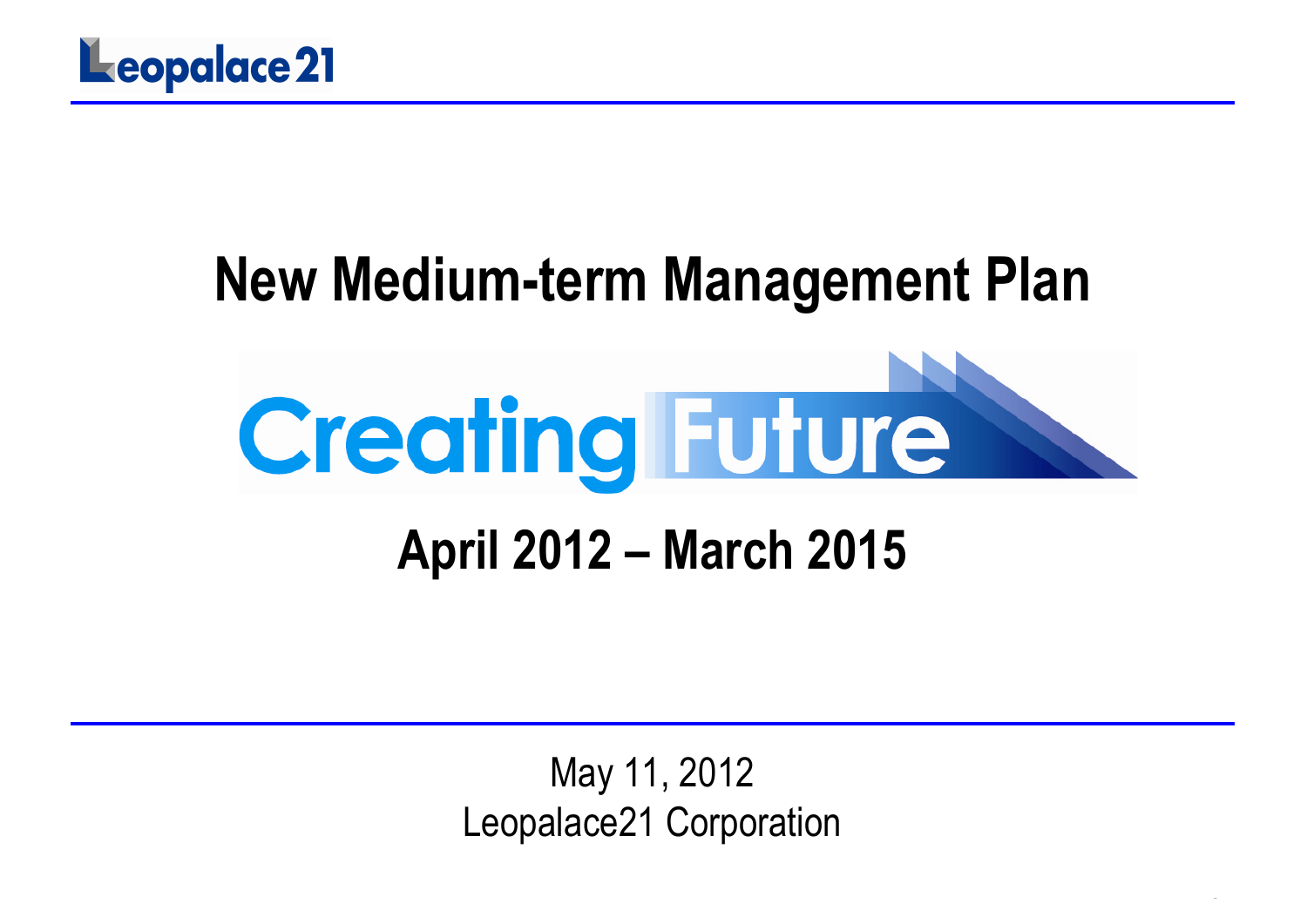## **Contents**

| $1_{1}$ | Outline of New Medium-term Management Plan         |     |
|---------|----------------------------------------------------|-----|
|         | "Creating Future"                                  | p2  |
| 2.      | Review of the Previous Medium-term Management Plan | p3  |
| 3.      | <b>Action Plan</b>                                 | p4  |
| 4.      | <b>Organization Chart</b>                          | p6  |
|         | 5. Numerical Targets                               | p7  |
|         | 6. Business Strategies                             | p11 |
|         | 7. Financial Strategies                            | p35 |
| 8.      | Governance, CSR                                    | p40 |

\*The forecasts contained in this document are based on certain preconditions, and are not intended as a guarantee of future performance. Accordingly, actual revenue and earnings may differ substantially from these forecasts.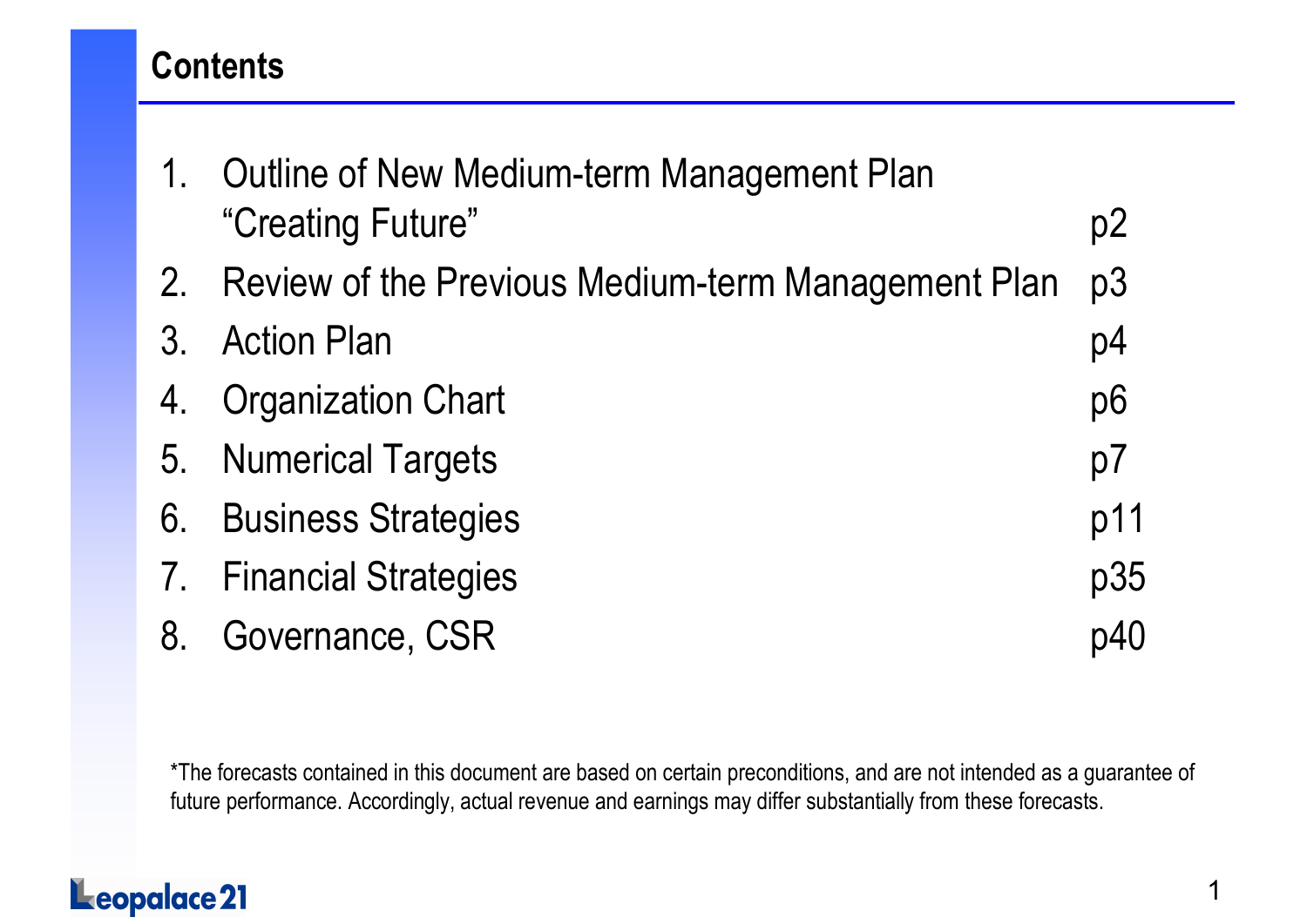## **1. Outline of New Medium-Term Management Plan "Creating Future"**

#### **Reason of the plan's formulation**

A three-year Medium-Term Management Plan, starting in fiscal 2011, was announced in May 2010. Although there is no change in the direction of the basic policy, a new Medium-Term Management Plan has been formulated, taking into account the current business environment and the Group's potential for growth.

### **Basic policy**

## *"Establish a stable profit structure with balance "Establish a stable profit structure with balance between Leasing Business and Construction Business" between Leasing Business and Construction Business"*

- (1) Establish a solid profit structure with a stock-based business (Leasing Business) as a central axis
- (2) Maximize group profit with our core businesses as a main shaft
- (3) Establish an earnings management structure of non-core businesses
- (4) Maintain a low-cost structure, with selection and concentration of strategic costs
- (5) Execution of business measures creating a new social value, and pursue growth by new businesses

## **From April 2012 to March 2015**



Leopalace21 will create the future by "creating new value" with our customers.

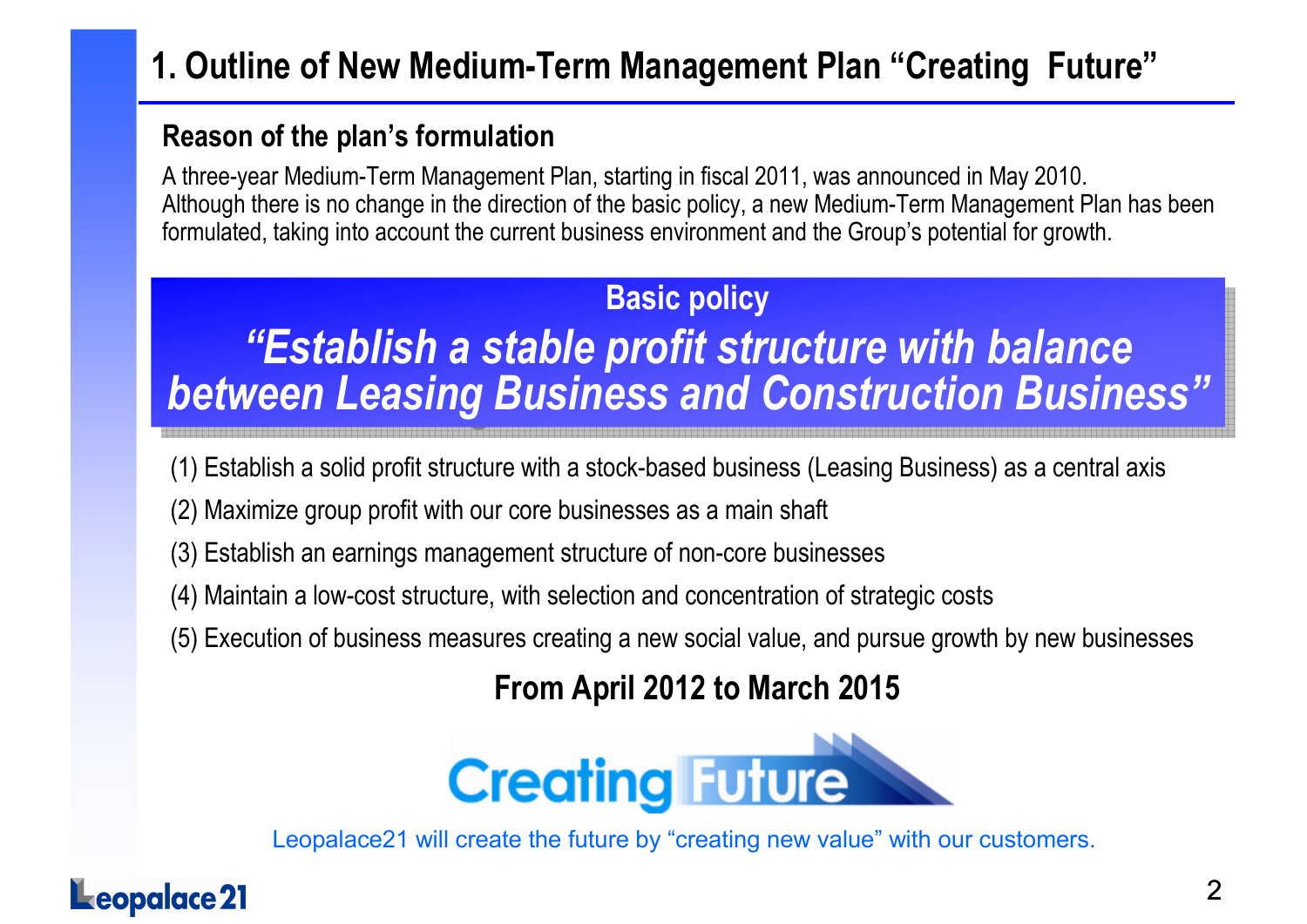## **2. Review of the Previous Medium-Term Management Plan**

#### **Achievements**

- A return to profitability in FY 2012/3 (for the first time in three fiscal years)
- The leasing business moved into the black.
- Establishment of a low-cost structure.

#### **New initiatives**

- Introduction of FC (Franchise) system (Leopalace Partners)
- Reduction of leasing costs
- $\bullet$  Measures to increase the value of properties (Installation of solar power systems or photovoltaic power generation systems, and apartment security systems)
- Orders and construction of apartments other than master lease system apartments (built-for-sale products, elderly care facilities, stores)

#### **Issues to be addressed**

- How to attract individual tenants and promote long-term tenancy
- Profitability of leasing business excluding a reversal of the provision for apartment vacancy loss (reserve fund balance: ¥19.2 billion)
- Diversification of properties offered (expansion of orders other than master lease system apartments)

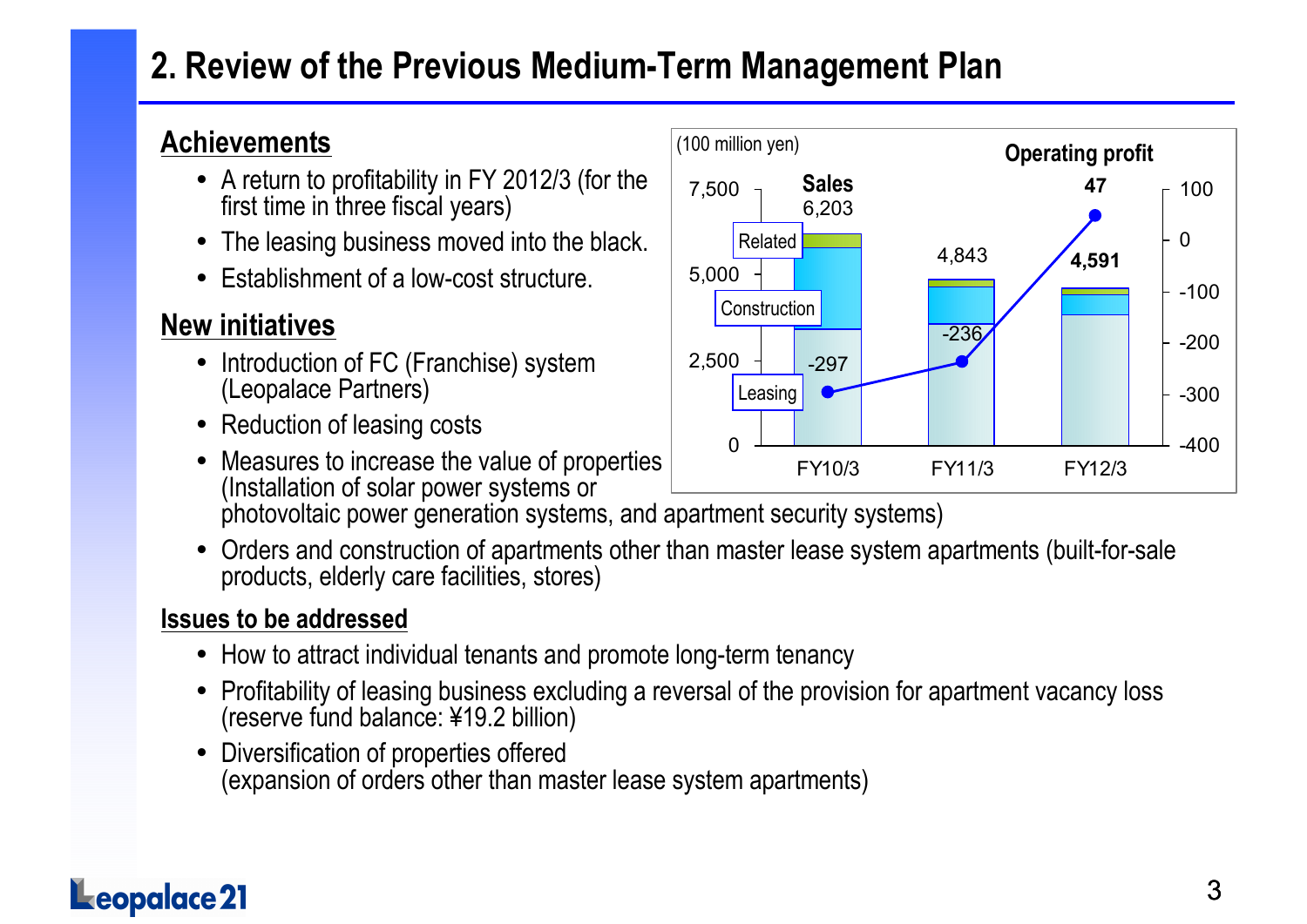## **3-1. Action Plan**

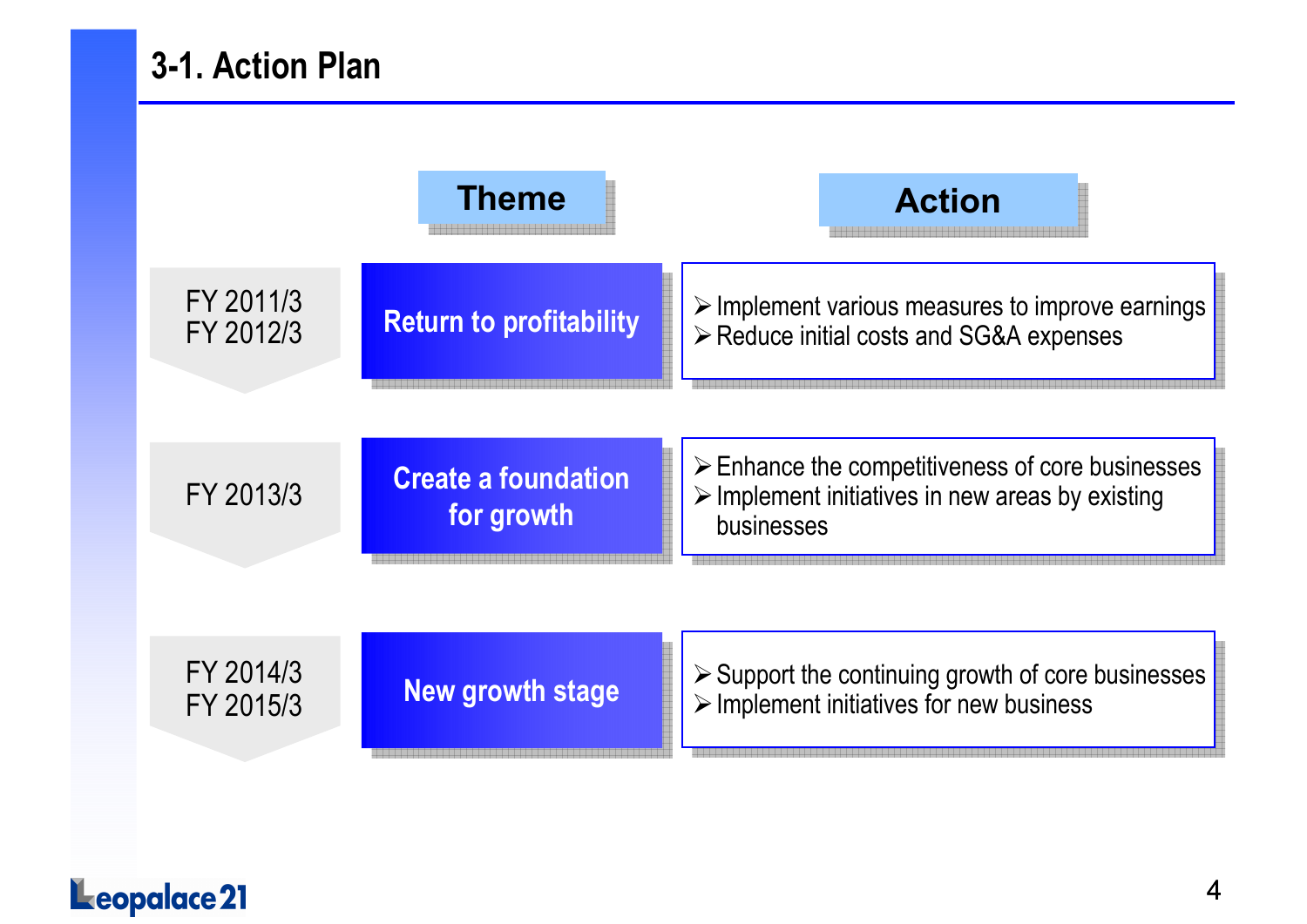## **3-2. Action Plan (for each business)**

|                                            | FY 2013/3                                                                                                                                                                                             | FY 2014/3<br>FY 2015/3                                                                                                                                                                                                                                                                                                                          |  |  |  |
|--------------------------------------------|-------------------------------------------------------------------------------------------------------------------------------------------------------------------------------------------------------|-------------------------------------------------------------------------------------------------------------------------------------------------------------------------------------------------------------------------------------------------------------------------------------------------------------------------------------------------|--|--|--|
|                                            | <b>Establishment of earnings structure</b>                                                                                                                                                            | Further development as a high earning business                                                                                                                                                                                                                                                                                                  |  |  |  |
| Leasing Business<br>$(p. 12-)$             | $\triangleright$ Enhance channels<br>$\triangleright$ Establish a framework for operating<br>profitability excluding the reversal of<br>reserve for apartment vacancy loss                            | $\triangleright$ Maximum of 570,000 managed apartment units, increased competitiveness<br>of owner-managed properties or buildings<br>$\triangleright$ Enhanced service for tenants<br>$\geq$ 35% installation of security systems (10% as of March 31, 2012) (p. 27)<br>$\triangleright$ System of 400 offices (357 offices at March 31, 2012) |  |  |  |
|                                            | Initiatives in new areas                                                                                                                                                                              | Establishment and development of products and<br>business areas that will form new earnings base                                                                                                                                                                                                                                                |  |  |  |
| <b>Construction Business</b><br>$(P. 19-)$ | $\triangleright$ Expand orders other than master lease<br>system apartments<br>(elderly care facilities, stores)<br>$\triangleright$ Expand orders in areas where high<br>occupancy rate is predicted | $\triangleright$ A larger variety of buildings<br>(energy-saving features, geared to the elderly, stores, etc.)<br>$\geq$ 30% installation of solar power systems or photovoltaic power generation<br>systems (18% at the end March 2012) (p. 26)                                                                                               |  |  |  |
|                                            | <b>Client retention</b>                                                                                                                                                                               | <b>Maximize earnings</b>                                                                                                                                                                                                                                                                                                                        |  |  |  |
| Businesses (p. 28-)<br><b>Related</b>      | $\triangleright$ Client retention<br>(Promote utilization, collaboration<br>among business divisions)                                                                                                 | $\triangleright$ Maximize earnings by streamlining operations and management<br>framework, and strengthening collaboration                                                                                                                                                                                                                      |  |  |  |
|                                            | Cost options and centralization/Growth strategy initiatives                                                                                                                                           |                                                                                                                                                                                                                                                                                                                                                 |  |  |  |
| <b>Overall Business</b>                    | Making strategic cost investments while maintaining low cost structure<br>(personnel costs, advertising costs, sales promotion costs)<br>Initiatives for new businesses ("Future Project")<br>➤       |                                                                                                                                                                                                                                                                                                                                                 |  |  |  |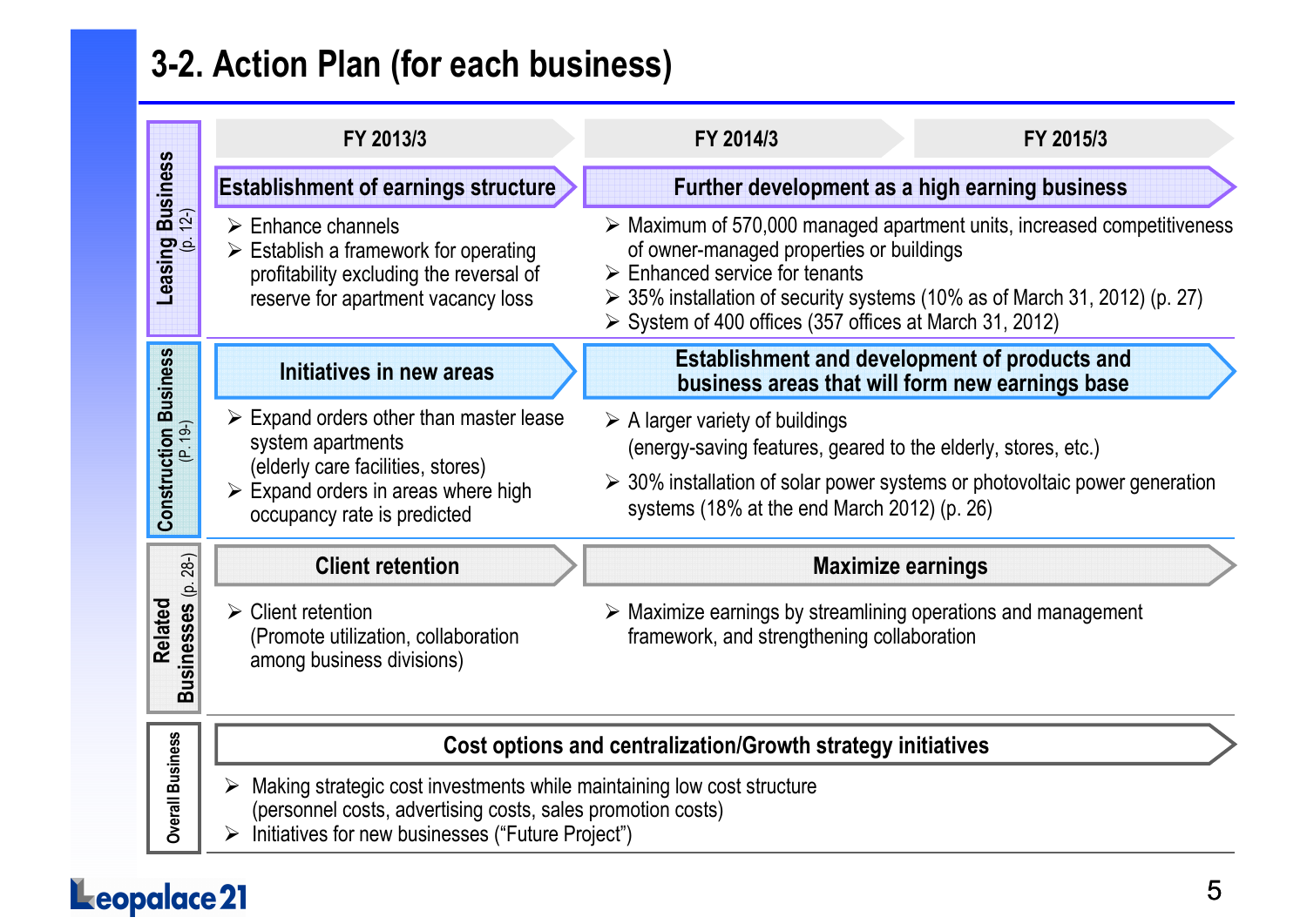## **4. Organization Chart**

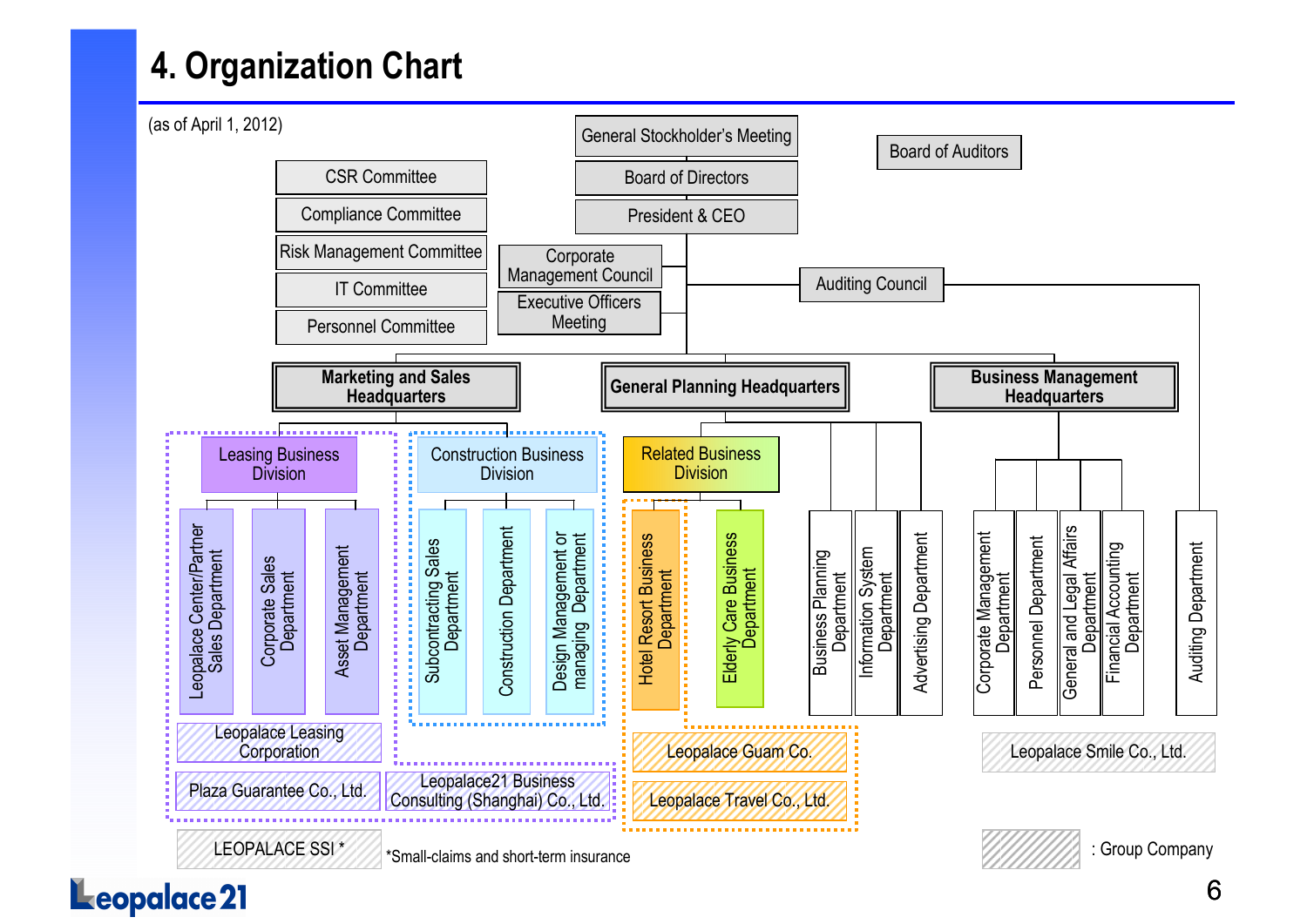## **Numerical Targets**

- Consolidated total
- By segments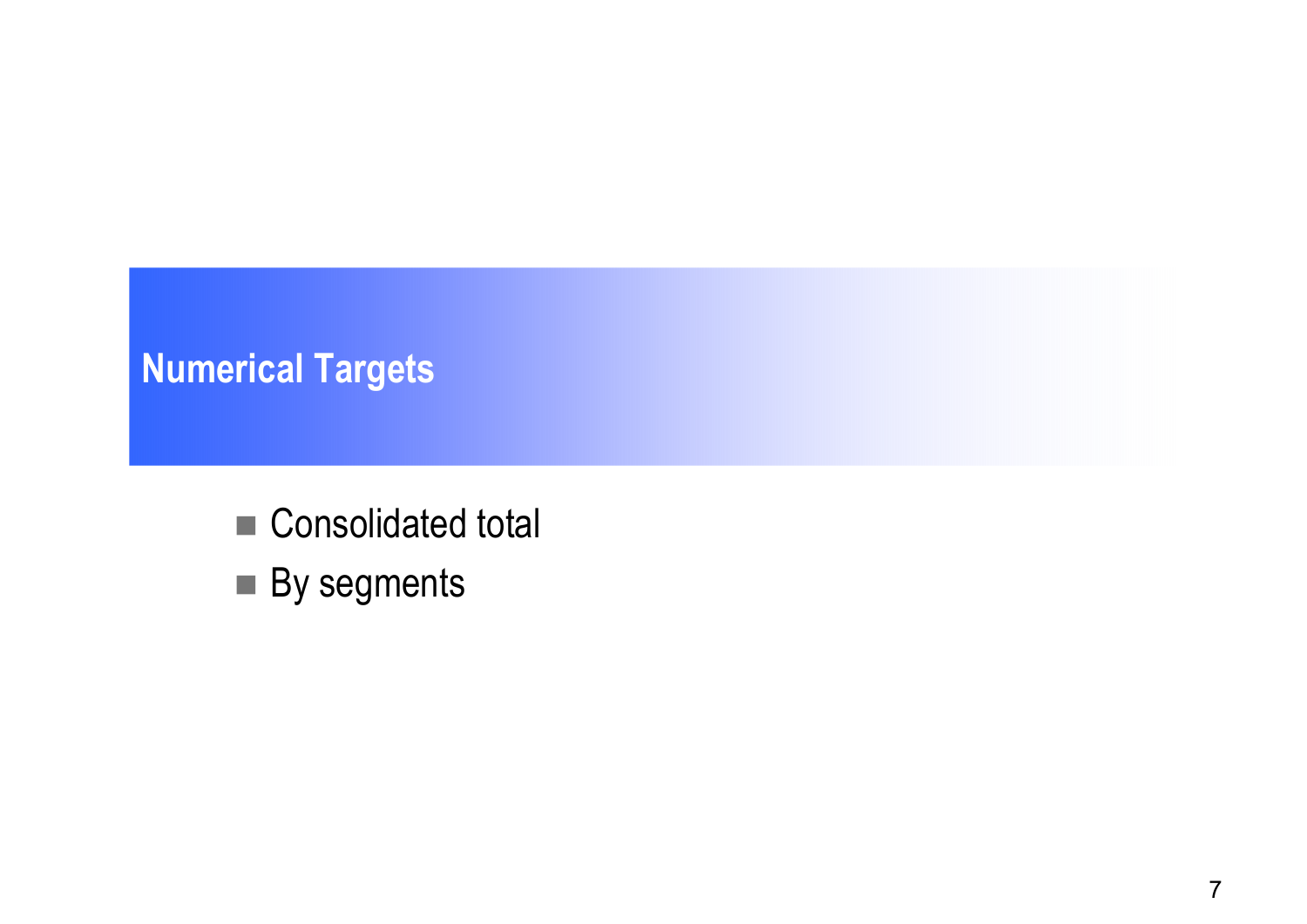## **5-1. Numerical Targets (Consolidated total)**

|                                   | (100 million yen)                                |             |             |             |  |
|-----------------------------------|--------------------------------------------------|-------------|-------------|-------------|--|
|                                   | FY 2015/3<br>FY 2013/3<br>FY 2012/3<br>FY 2014/3 |             |             |             |  |
|                                   | <b>Actual</b>                                    | <b>Plan</b> | <b>Plan</b> | <b>Plan</b> |  |
| <b>Sales</b>                      | 4,594                                            | 4,639       | 4,674       | 4,765       |  |
| <b>Operating profit</b>           | 45                                               | 80          | 141         | 169         |  |
| <b>Recurring profit</b>           | 23                                               | 61          | 122         | 151         |  |
| <b>Net income</b>                 | 15                                               | 55          | 110         | 135         |  |
| <b>Equity</b>                     | 338                                              | 428         | 580         | 765         |  |
| <b>Shareholders' equity ratio</b> | 12.8%                                            | 17.0%       | 23.1%       | 29.5%       |  |
| <b>ROE</b>                        | 4.7%                                             | 14.3%       | 21.8%       | 20.0%       |  |
| EPS (yen)                         | 9.0                                              | 29.2        | 54.2        | 62,4        |  |
| <b>ROA</b>                        | 0.6%                                             | 2.2%        | 4.4%        | 5.2%        |  |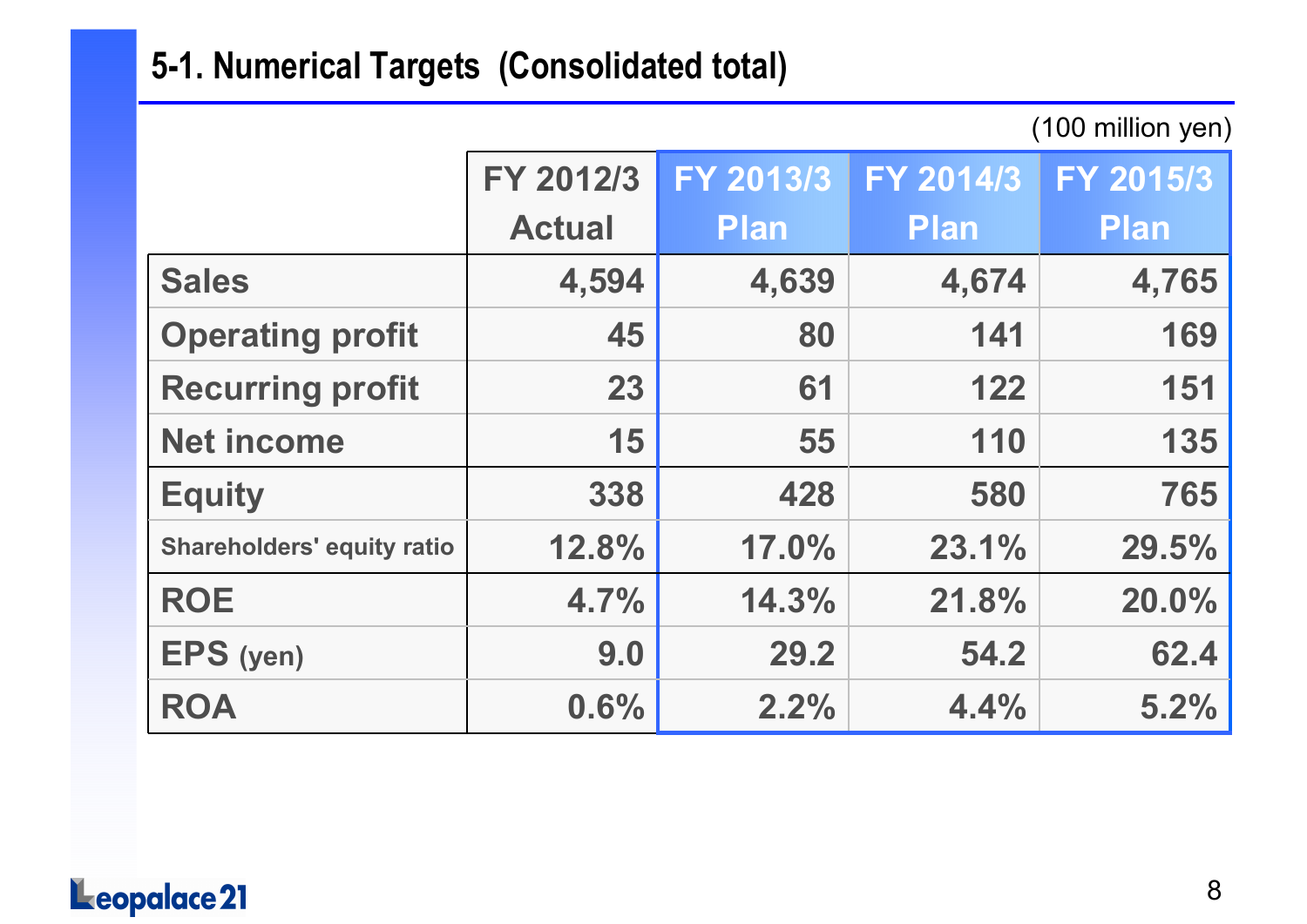## **5-2. Numerical Targets (by segments)**

| easing |  |
|--------|--|
|        |  |

|                     |                                  | FY 2012/3     | FY 2013/3   | FY 2014/3   | FY 2015/3   |
|---------------------|----------------------------------|---------------|-------------|-------------|-------------|
|                     | (100 million yen)                | <b>Actual</b> | <b>Plan</b> | <b>Plan</b> | <b>Plan</b> |
| Leasing             | <b>Sales</b>                     | 3,803         | 3,866       | 3,890       | 3,915       |
|                     | <b>Operating profit</b>          | 52            | 95          | 150         | 161         |
|                     | Av. occupancy rate               | 81.2%         | 83.0%       | 85.0%       | 85.8%       |
|                     | (Leasing details on p12)         |               |             |             |             |
| Construction        | <b>Sales</b>                     | 629           | 602         | 611         | 674         |
|                     | <b>Operating profit</b>          | 43            | 30          | 35          | 51          |
|                     | <b>Gross orders</b>              | 500           | 768         | 801         | 789         |
|                     | (Construction details on p19)    |               |             |             |             |
| Hotels &            | <b>Sales</b>                     | 62            | 66          | 67          | 68          |
| Resort              | <b>Operating profit</b>          | (16)          | (10)        | (7)         | (6)         |
|                     | (Hotels & Resort details on p28) |               |             |             |             |
| <b>Elderly Care</b> | <b>Sales</b>                     | 99            | 103         | 105         | 107         |



**Operating profit(8) (7) (6) (5)**

(Elderly Care details on p29)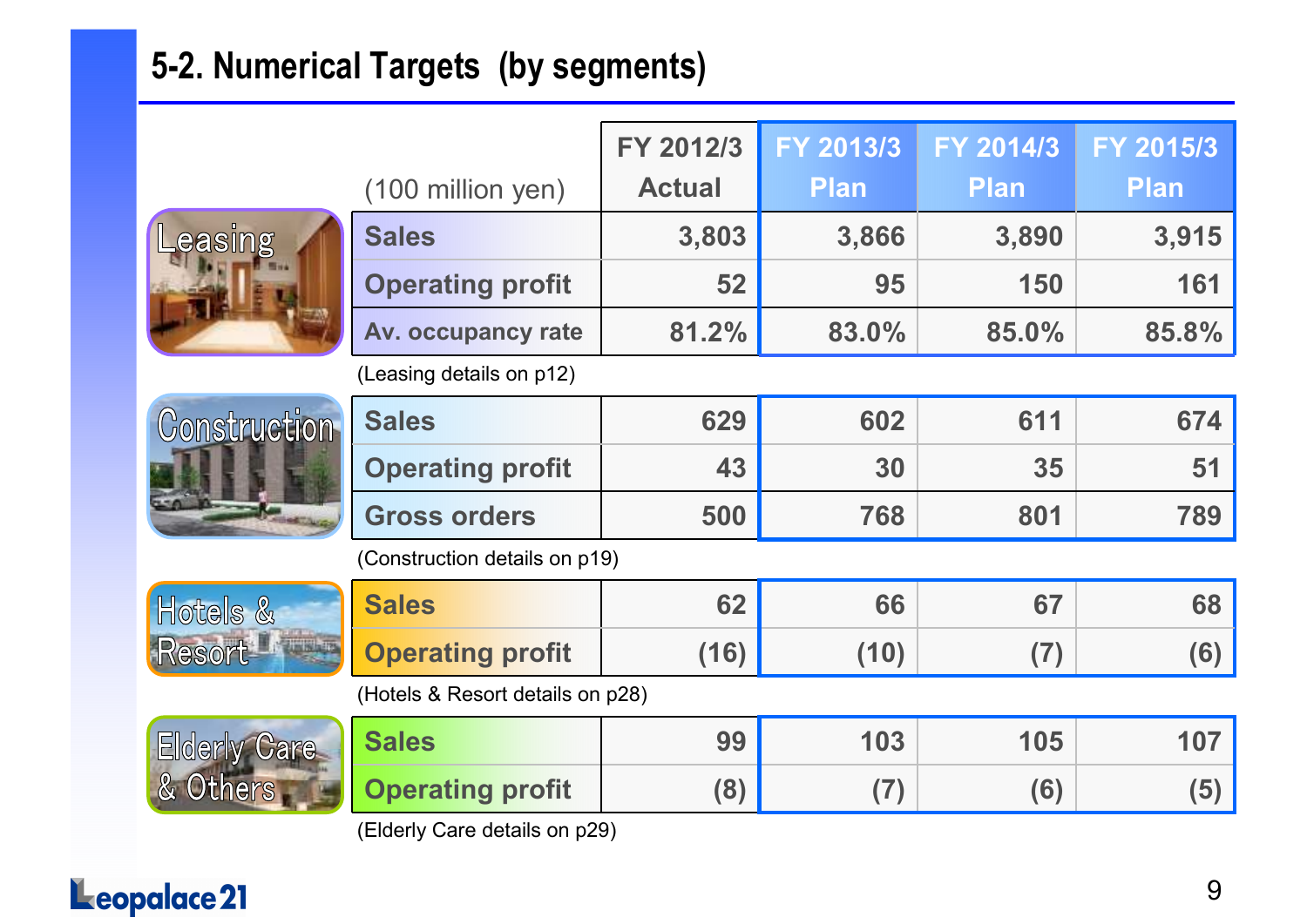## **5-3. Numerical Targets**

#### **Sales and operating profit**

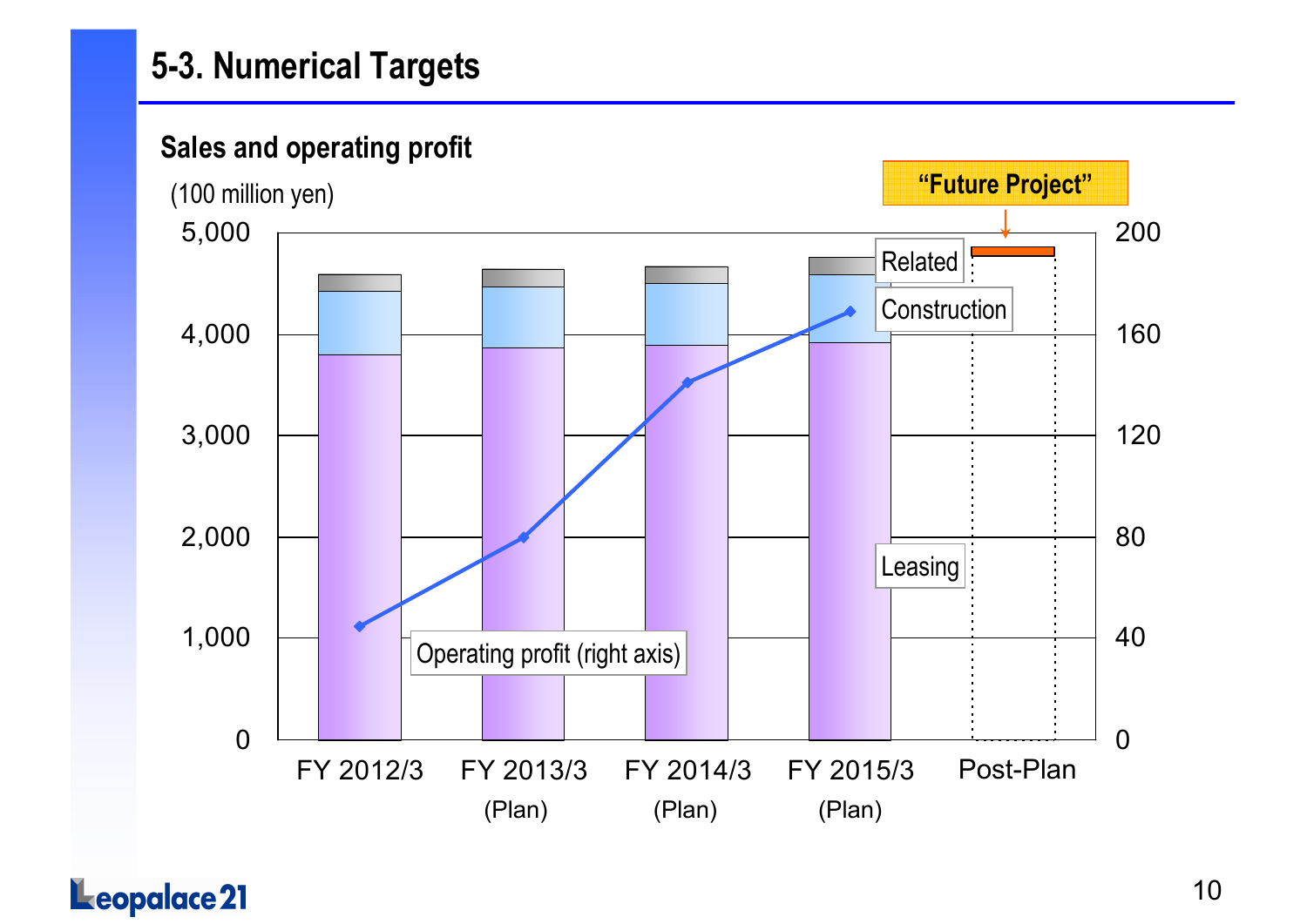## **Business Strategies**

- $\blacksquare$  Leasing
- Construction
- **Property enhancement** (solar power and security)
- Related businesses
- **Subsidiaries**
- **New businesses**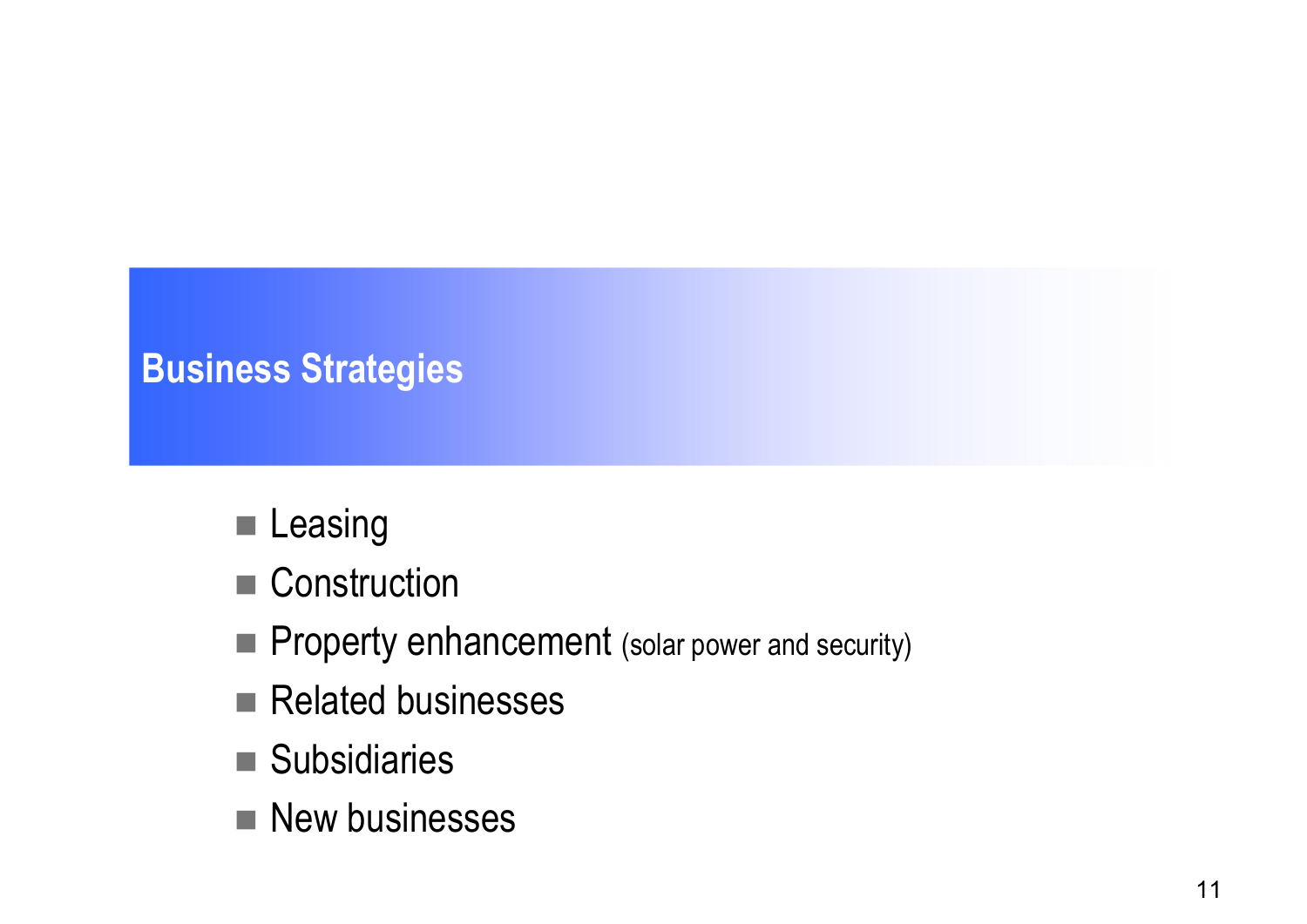## **6-1. Leasing Numerical Targets**

|                  | (100 million yen)       | FY 2012/3<br><b>Actual</b> | FY 2013/3<br><b>Plan</b> | FY 2014/3<br><b>Plan</b> | FY 2015/3<br><b>Plan</b> |
|------------------|-------------------------|----------------------------|--------------------------|--------------------------|--------------------------|
| <b>Leasing</b>   | <b>Sales</b>            | 3,803                      | 3,866                    | 3,890                    | 3,915                    |
| N<br><b>Next</b> | <b>Gross profit</b>     | 386                        | 452                      | 516                      | 533                      |
|                  | <b>Operating profit</b> | 52                         | 95                       | 150                      | 161                      |
|                  | Av. occupancy rate      | 81.2%                      | 83.0%                    | 85.0%                    | 85.8%                    |

\*Expected annual decrease of ¥2.5 billion in the reserve for apartment vacancy loss is incorporated. (p18)

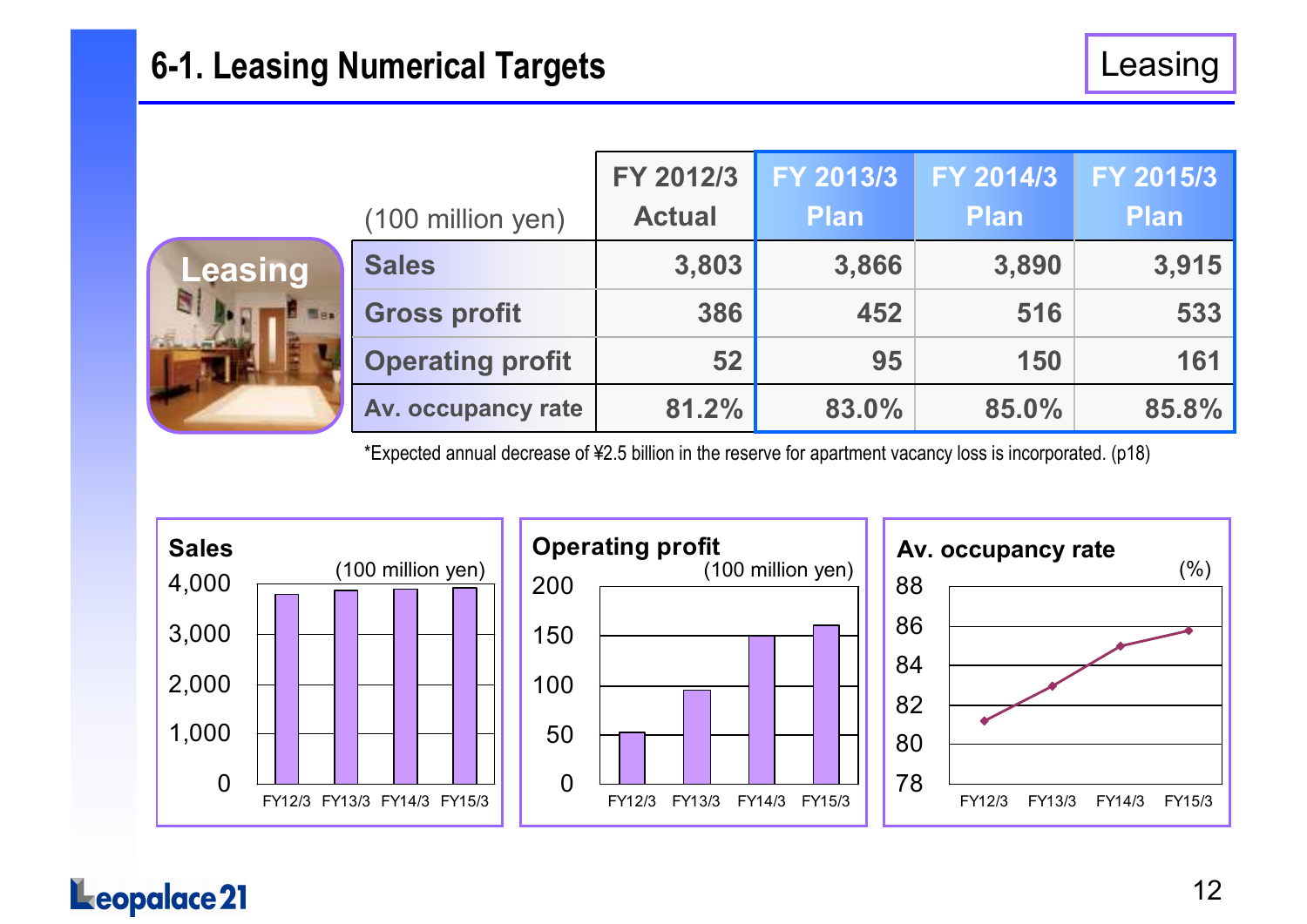## **6-1. Leasing Strategy**

## **1. Development of direct offices and Leopalace Partners** (p. 14)

Open 13 new direct offices and 30 Leopalace Partners offices to form a 400-office system

## **2. Corporate Sales** (p.15)

Approximately 77% of listed companies across Japan use our apartments, and we will continue to strengthen sales to the listed companies

## **3. Initiatives to address tenant needs** (p. 16)

1) Customized apartments ("*Room Customize*")

2) Installation of apartment security systems

#### **4. Initiatives for international students** (p. 17)

 79.5% of the 138,000 students from foreign countries use private dormitories/ apartments. Demand is still steady, and there is significant possibility for growth to the Company.

#### **5. Cost of leasing** (p. 18)

- 1) Reserve for apartment vacancy loss
- 2) Reduction of administrative costs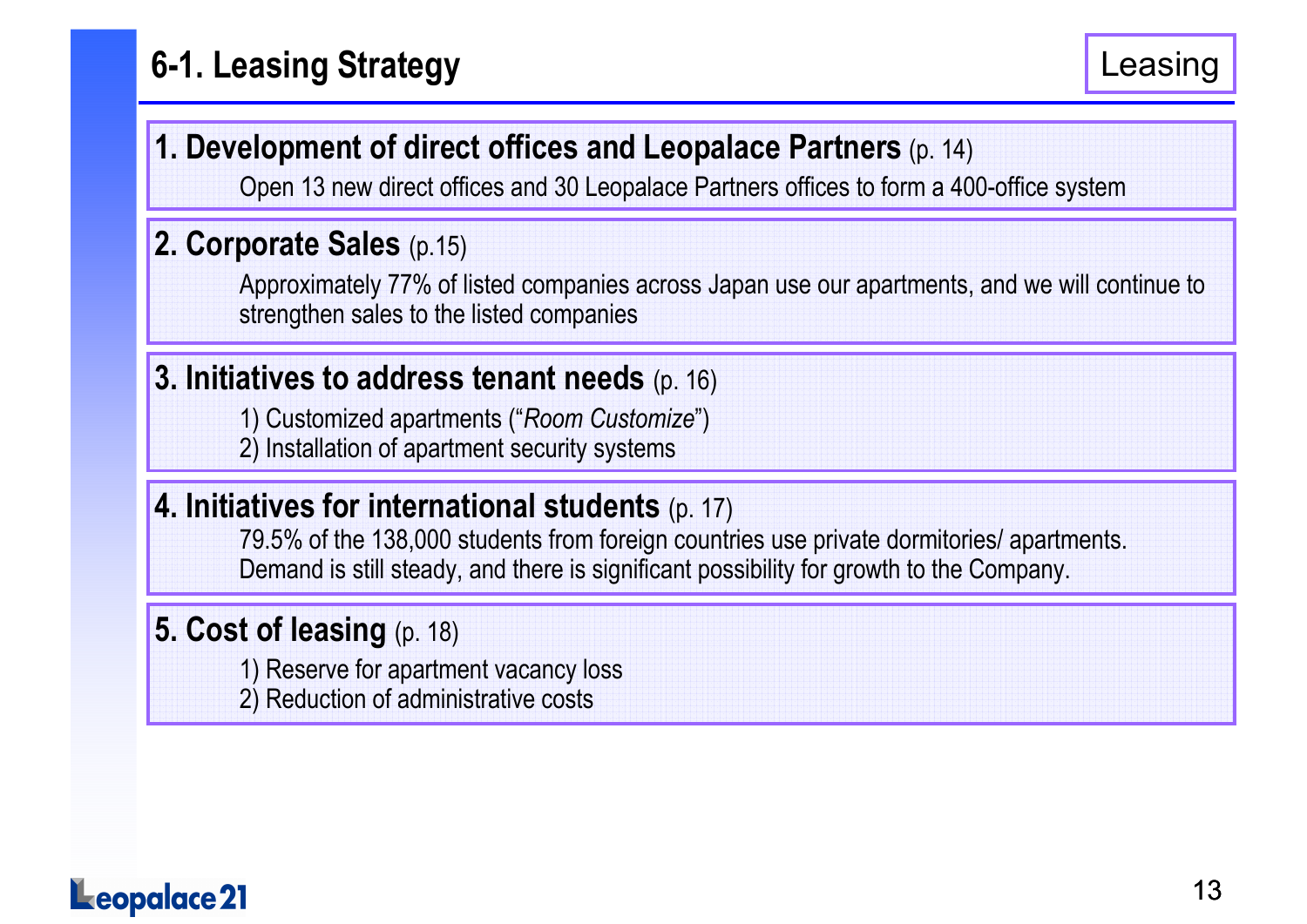## **6-1-1. Development of direct offices and Leopalace Partners**

Leasing



- • Ongoing expansion of direct offices (metropolitan area) and Leopalace Partners franchise sales offices (regional and suburban areas)
- Plan for opening or expansion of new sales offices in FY 2013/3:

```
159 direct offices in Japan + 13 new offices 172 offices
190 Leopalace Partners offices + 30 new offices 220 offices Total 392 offices
```
(+ 8 offices overseas = 400 offices)

 $\bullet$ Enhancing training at Leopalace Partners  $\rightarrow$  Upgrading the capabilities of the sales force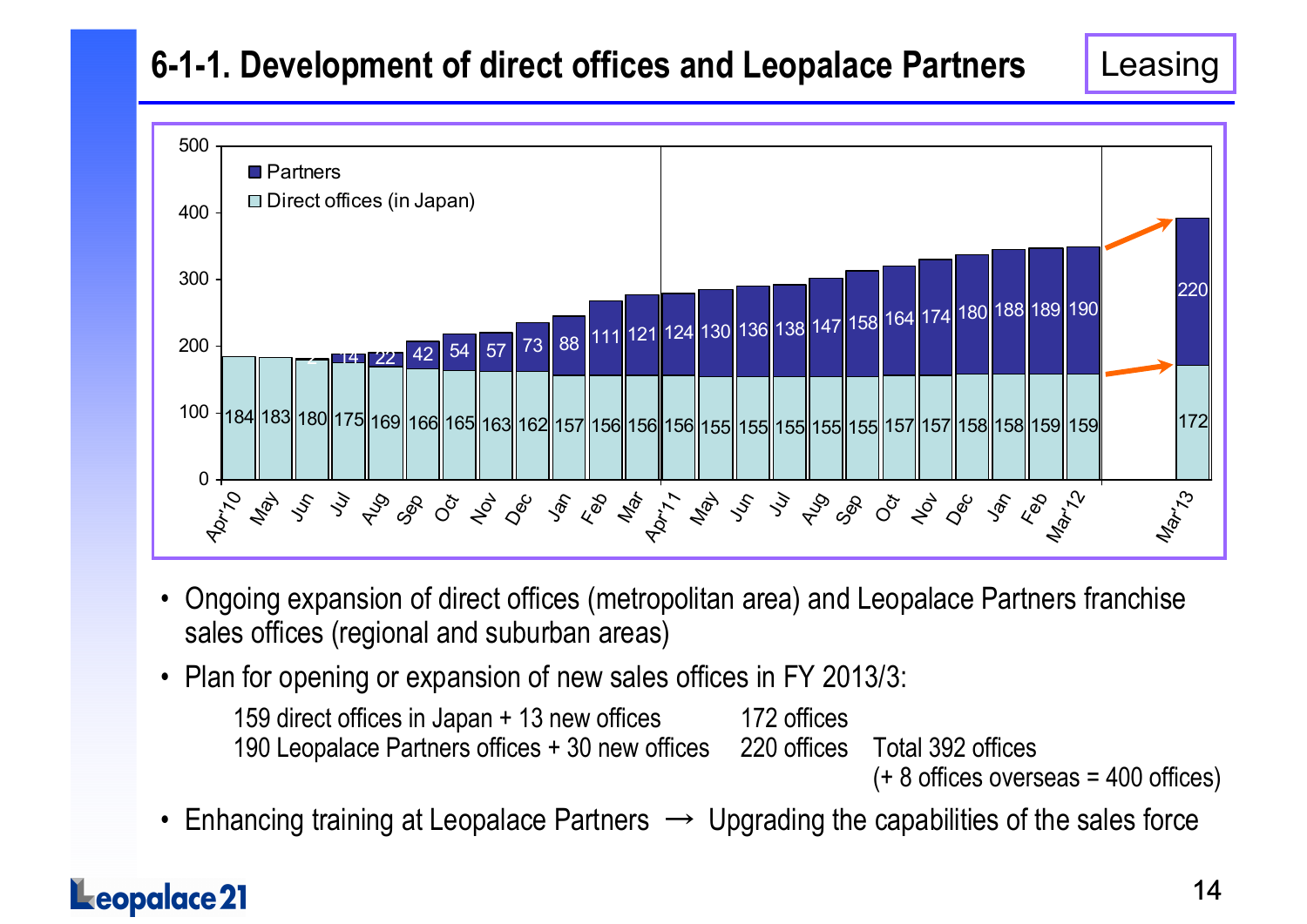



- Building a sales system dedicated to corporate sales (a unified service outlet for corporate clients)
- Strengthening sales targeting the Group headquarters function of each company
- Operating the "LAM System" site exclusively for corporate partners
- Continuing to cultivate broad and deep relationships with existing customers
- Targeting new customers (established a specialized section)

#### **"LAM System" site exclusively for corporate partners**

A dedicated site where employees of each company can request the kind of apartment they would like, using an exclusive apartment-search form that includes information about that company's regulations concerning employee housing.

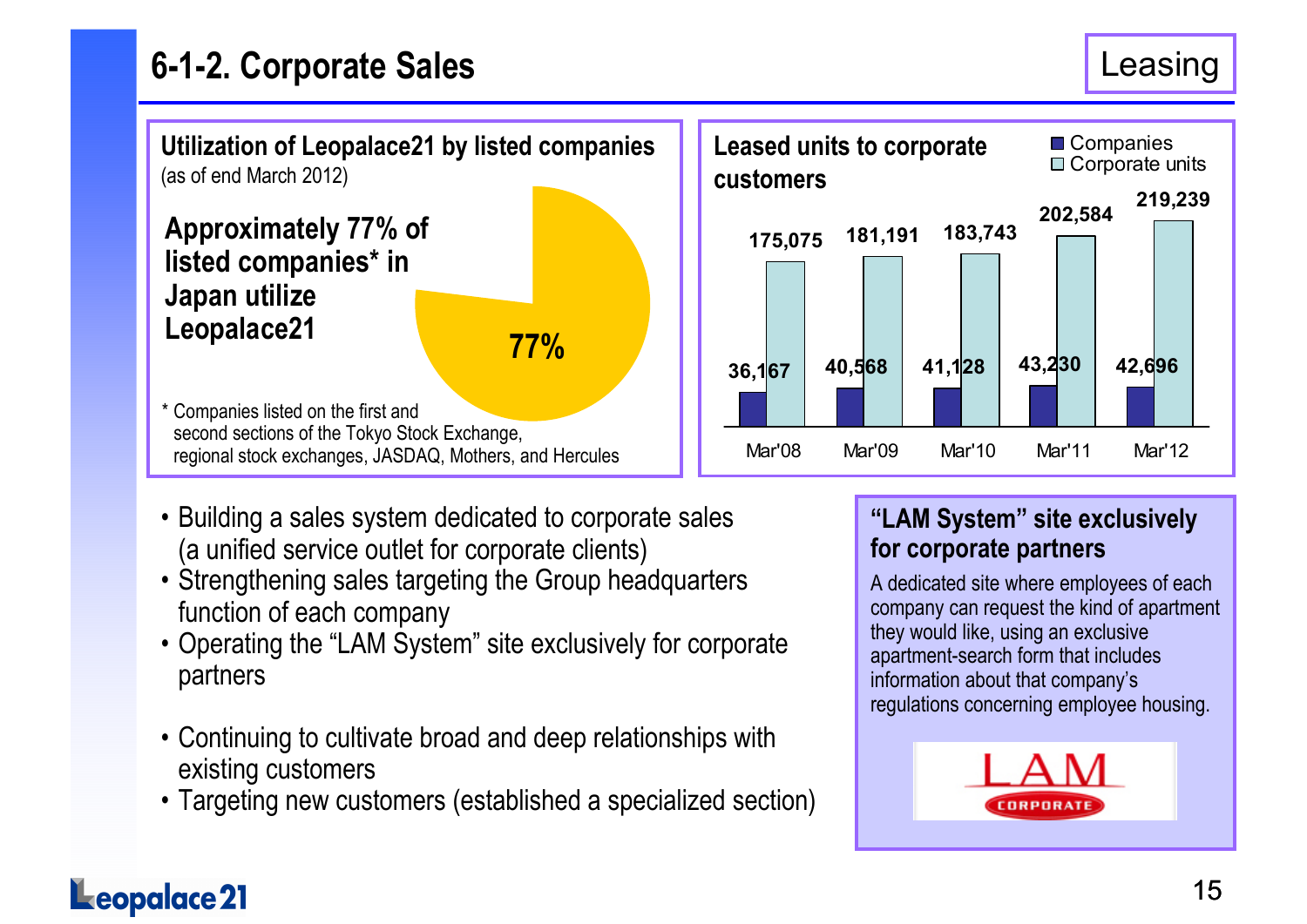## **6-1-3. Addressing tenants' needs**

**"New leasing ideas always come from Leopalace"** (Expansion of tenant-oriented services) **1) Promote long-term tenancy 2) Increase the occupancy rate through differentiation** 

#### **Customized apartments ("***Room Customize***")**

#### **1) "Designer's Plan"**

 Apartments are customized following a basic design overseen by interior designer Makiko Yamaguchi



"SEA"

**2) "My Collection Plan"** Customized at no extra charge with the customer's choice of wallpaper

## **Apartment Security System**

- Standard equipment in new buildings
- Aimed at attracting female tenants
- Security is a priority for many corporate clients

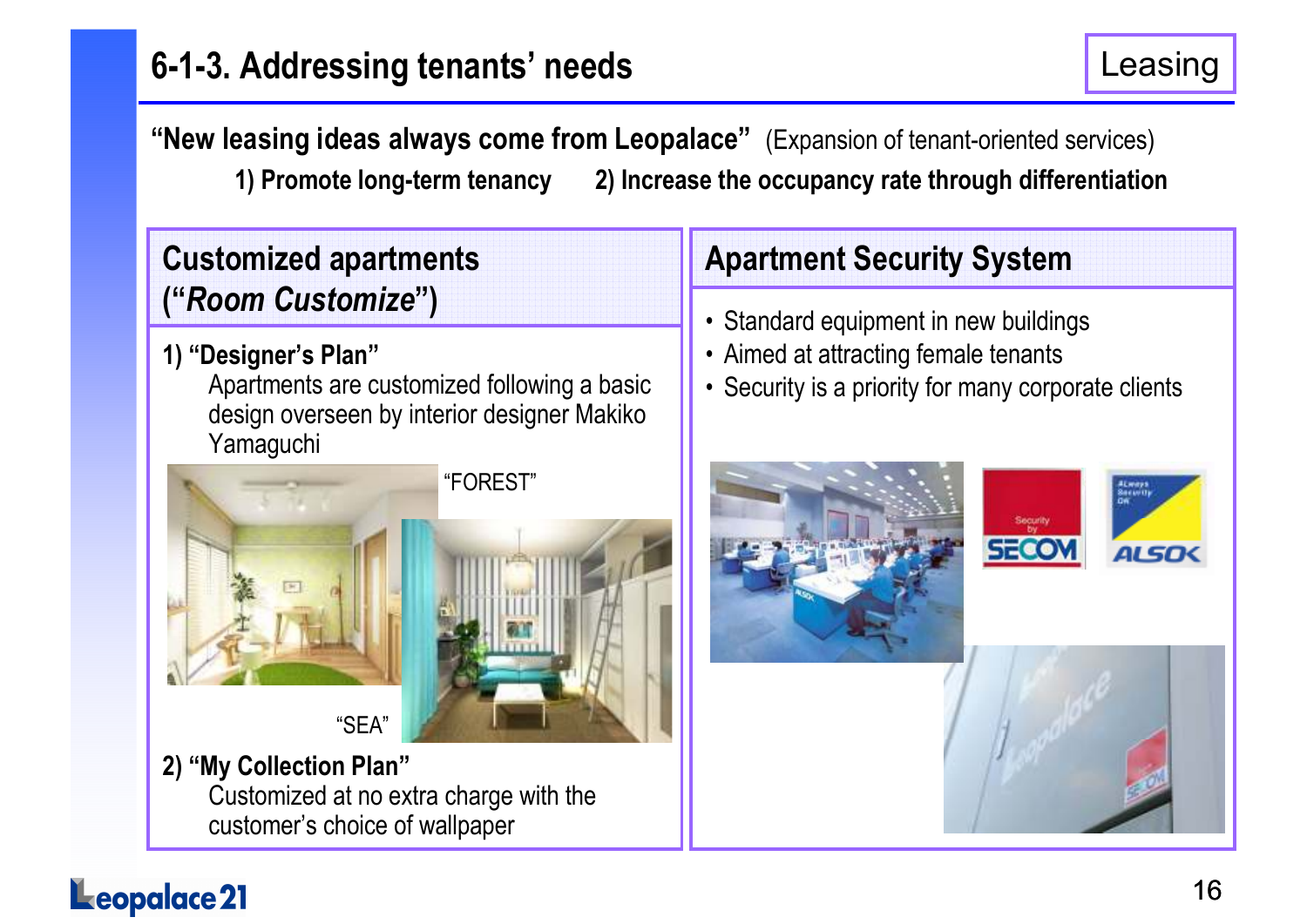## **6-1-4. Measures aimed at international students**

#### Leasing



- • Stepped up efforts to attract a growing number of international students through overseas branches, call centers, and LAM school
- Support of MEXT "STUDY in JAPAN" plan to attract 300,000 international students
- "LAM School" site for exclusive use of partner schools
- • Leopalace21 overseas offices (as of May 2012)
	- China 4 offices Korea 3 offices1 office **Taiwan** 9 sections Overseas sections in Japan

#### **"LAM School" site for exclusive use of partner schools**

Apartment search system for students offered through private educational institutions. Allows international students to lease an apartment in Japan before arriving in the country.

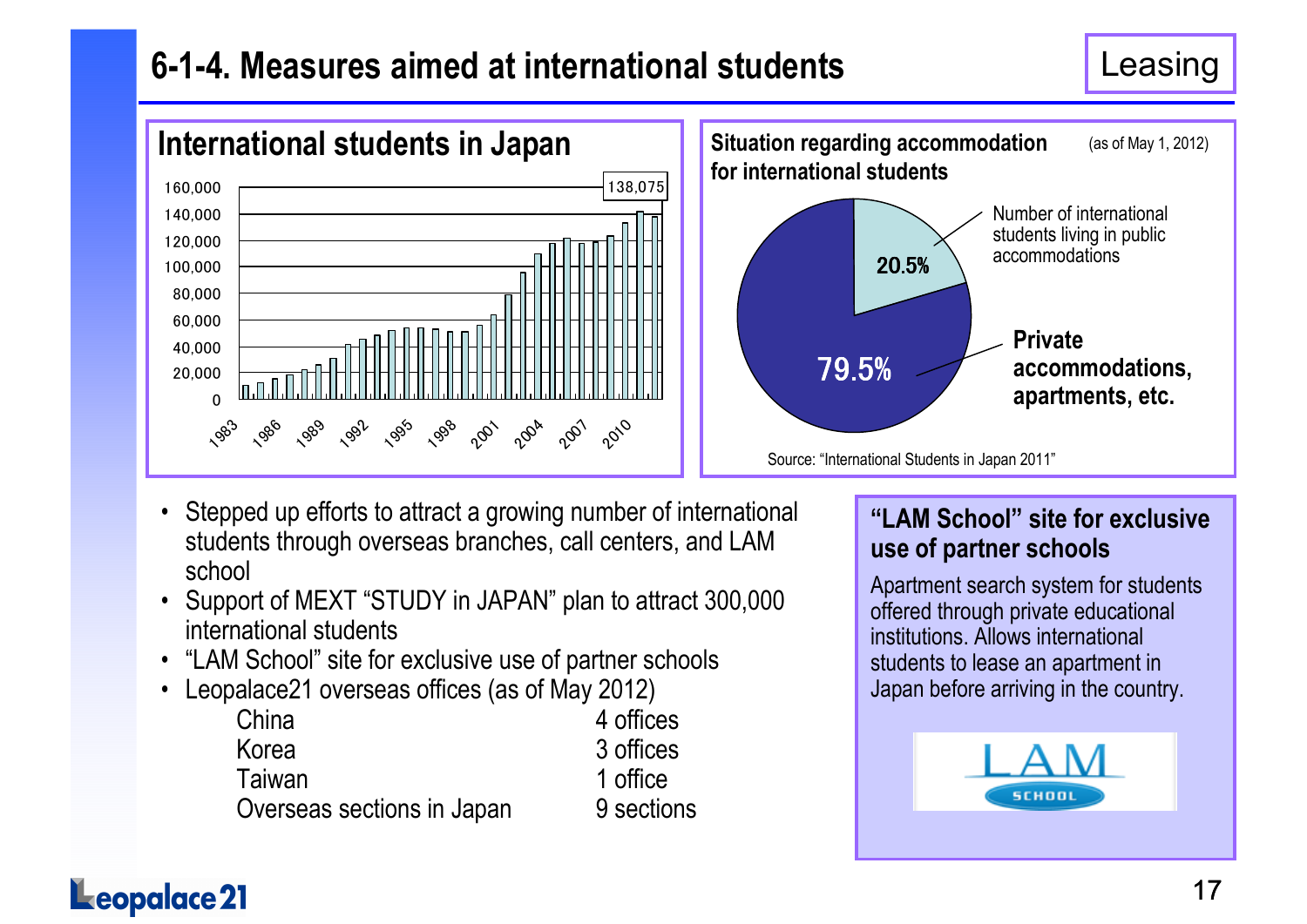## **6-1-5. Cost of leasing**



- • (1) Improve the earnings of target properties, and (2) reduce the balance of the reserve for apartment vacancy loss due to the elapse of time remaining in fixed rent period (reversal of cost)
- • Incorporate a reversal of ¥2.5 billion per year during the term of the plan as the amount for elapse of remaining time, based on the average time remaining in the lease for subject buildings at end of March 2012.

## **2. Reduction of management costs**

- Review management and business expenses (Conduct a review of established business practices)
- $\bullet$ Optimize rents (Make adjustments in line with market rental rates)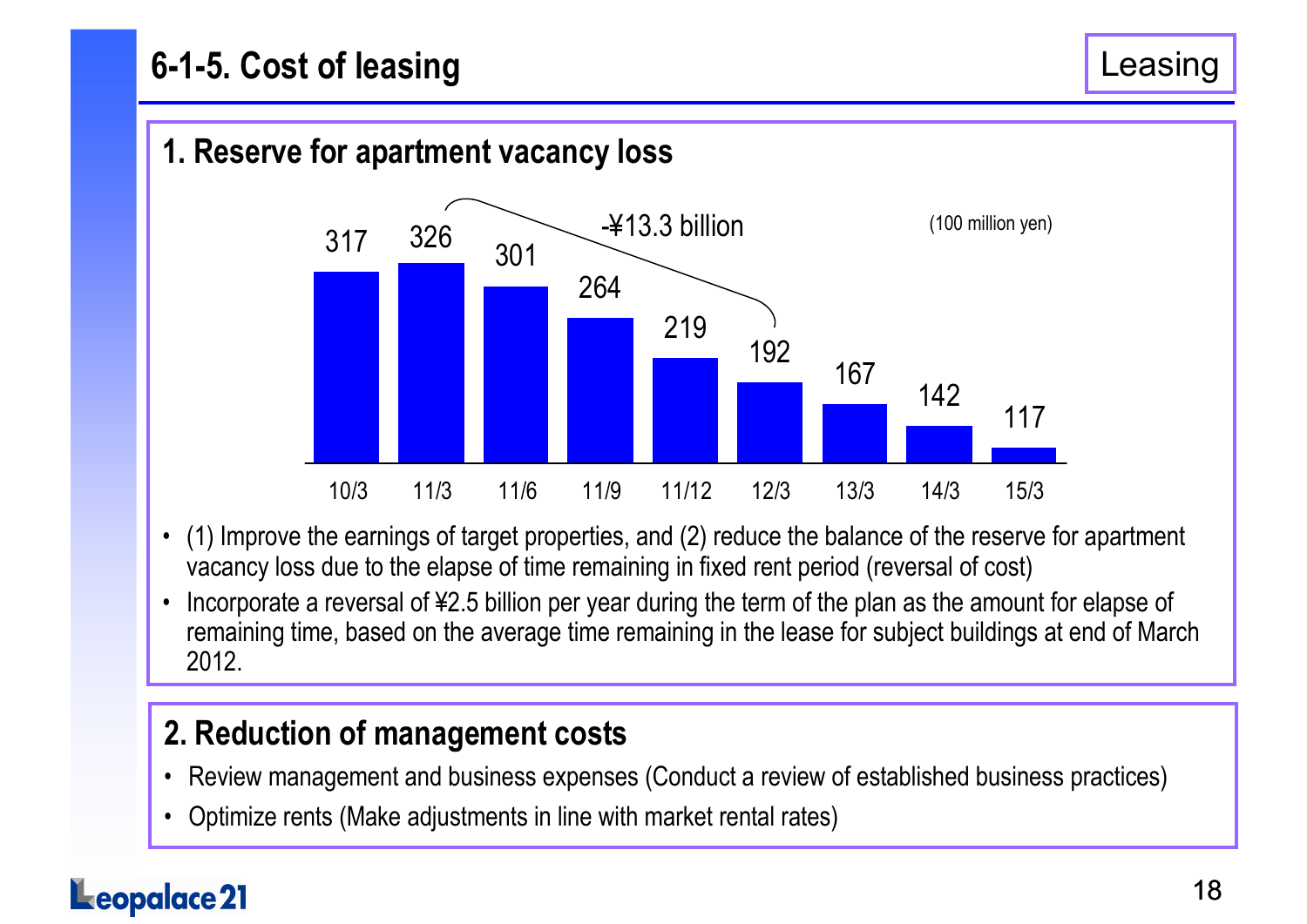## **6-2. Construction Plan**

**Construction** 

|                     |                         | FY 2012/3     | FY 2013/3   | FY 2014/3   | FY 2015/3   |
|---------------------|-------------------------|---------------|-------------|-------------|-------------|
|                     | (100 million yen)       | <b>Actual</b> | <b>Plan</b> | <b>Plan</b> | <b>Plan</b> |
| <b>Construction</b> | <b>Sales</b>            | 629           | 602         | 611         | 674         |
|                     | 1. Apartments           | 438           | 499         | 538         | 602         |
|                     | 2. Non-residential      | 6             | 28          | 51          | 61          |
|                     | 3. Solar, etc.          | 183           | 74          | 21          | 9           |
|                     | <b>Gross profit</b>     | 167           | 144         | 157         | 178         |
|                     | <b>Operating profit</b> | 43            | 30          | 35          | 51          |
|                     | <b>Gross orders</b>     | 500           | 768         | 801         | 789         |





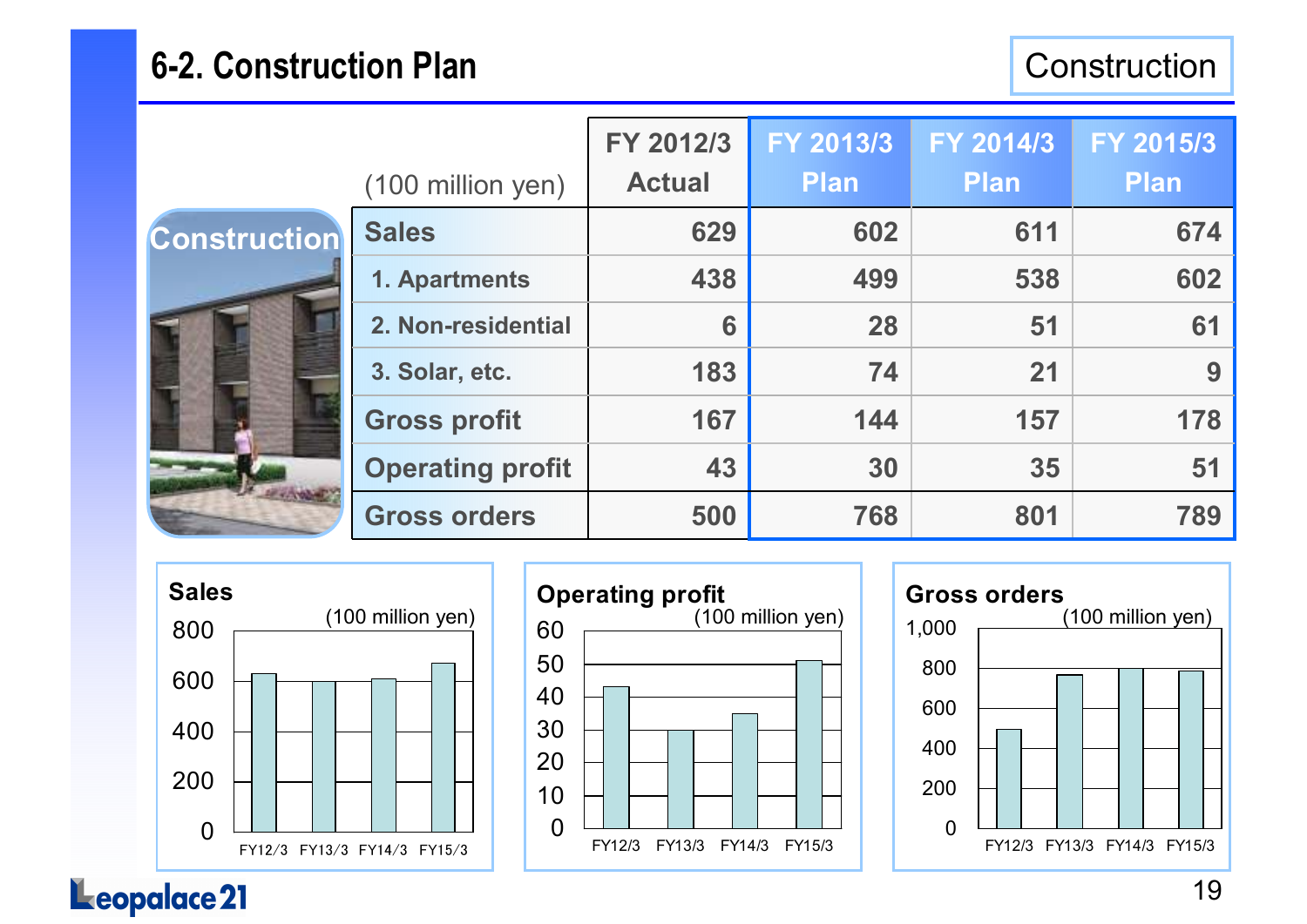## **6-2. Construction Strategy**

#### **1. Supply of apartments based on area strategy** (p. 21)

Continue to supply apartments in metropolitan areas because of high utilization of relatively new buildings

## **2. Develop products that are ahead of their time** (p. 22)

- 1) "LEFFECT J-Style" for narrow lots
- 2) Environmentally friendly "Leco Model"
- 3) "DUAL-L" with two lofts

#### **3. Building high quality apartments** (p. 23)

Earthquake resistance, sound insulation, self-cleaning siding

#### **4. Rebuilding** (p. 24)

Demand for rebuilding will continue to grow

#### **5. Subcontracting buildings for businesses other than apartments** (p. 25) Expansion of subcontracting for construction of elderly care facilities which are expected to be in growing demand, as well as offices and commercial facilities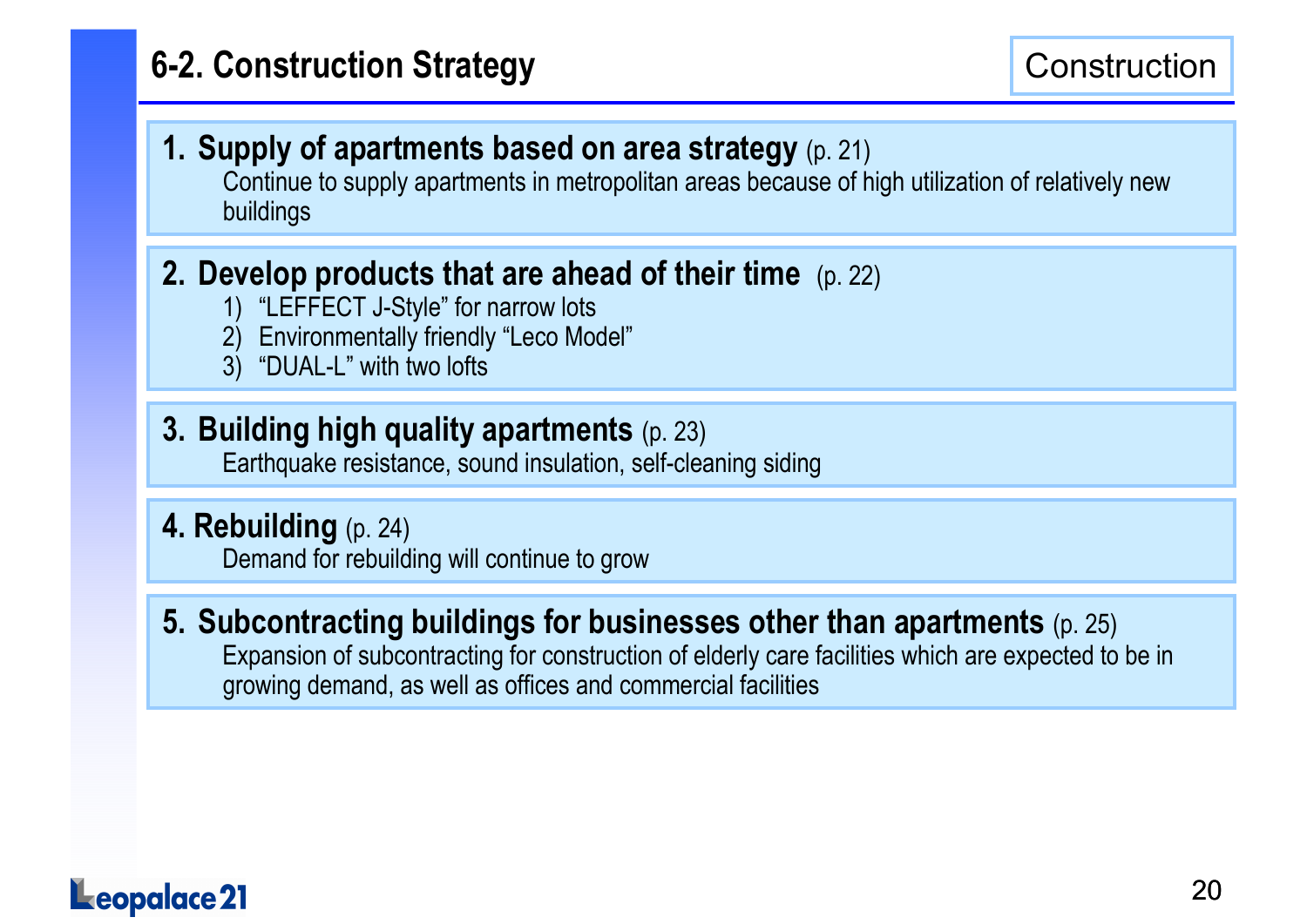## **6-2-1. Supply of apartments based on area strategy**



#### **Buildings under 5 years** (by prefecture)

|                 | Occupancy rate | <b>Managed units</b> |
|-----------------|----------------|----------------------|
| Kanagawa        | 95.5%          | 12 thousand          |
| Osaka           | 94.3           | 10                   |
| Tokyo           | 94.2           | 14                   |
| Saitama         | 93.7           | 15                   |
| Hyogo           | 93.1           |                      |
| <b>National</b> | 89.7           | 196                  |

- • National occupancy rate for buildings less than 5 years old is approximately 90% (196,000 units)
- Subcontracting and supplying apartments in areas where a high occupancy rate (ie. metropolitan segment) is expected to continue.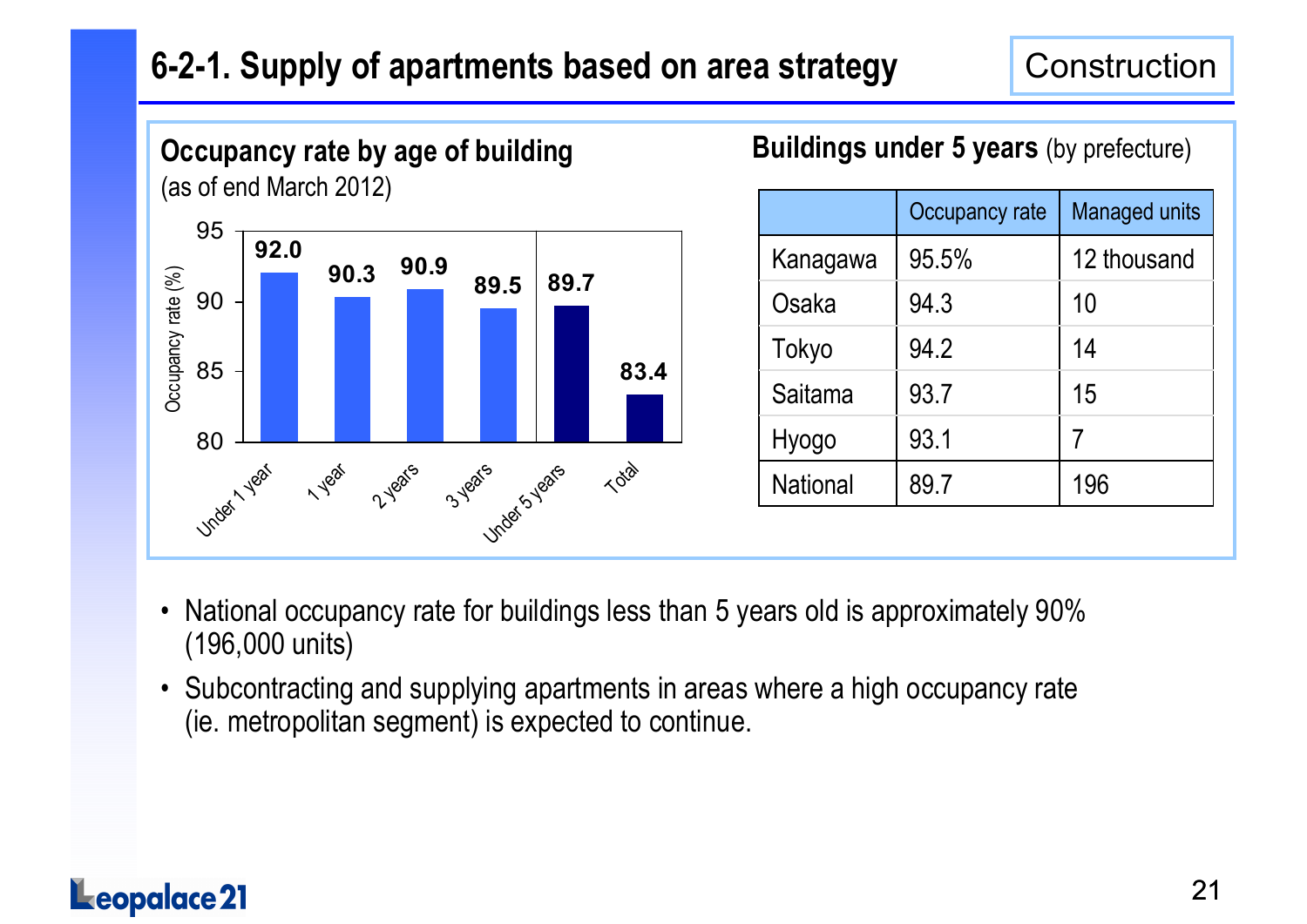## **6-2-2. Development of products ahead of their time**

#### **"LEFFECT J-Style"for narrow lots**

Envisioning architecture for metropolitan areas where high occupancy rates are expected.

Can be adapted to narrow lots with depth barely greater than the length of a car.



Layout features side-by-side dwellings, with floor plans that are the reverse of each other. The structure is in the shape of a square divided into equal sections by the balconies of the four units on the upper and lower floors.

#### **Environmentally friendly "Leco model"**

Launch of the environmentally friendly "Leco model", compatible with clean energy needs and equipped with solar power system and storage batteries. Leased housing "Li-stage", "Skystage" and detached residence "Wi-stage" are now on the market .



"Sky-stage" leased housing features an inner garden to achieve a passive environmental effect by bringing in light and allowing for cross ventilation.

### **"DUAL-L"Two lofts**

With two lofts and closet space, the "Dual Loft" offers an amount of storage space equivalent to the living space.



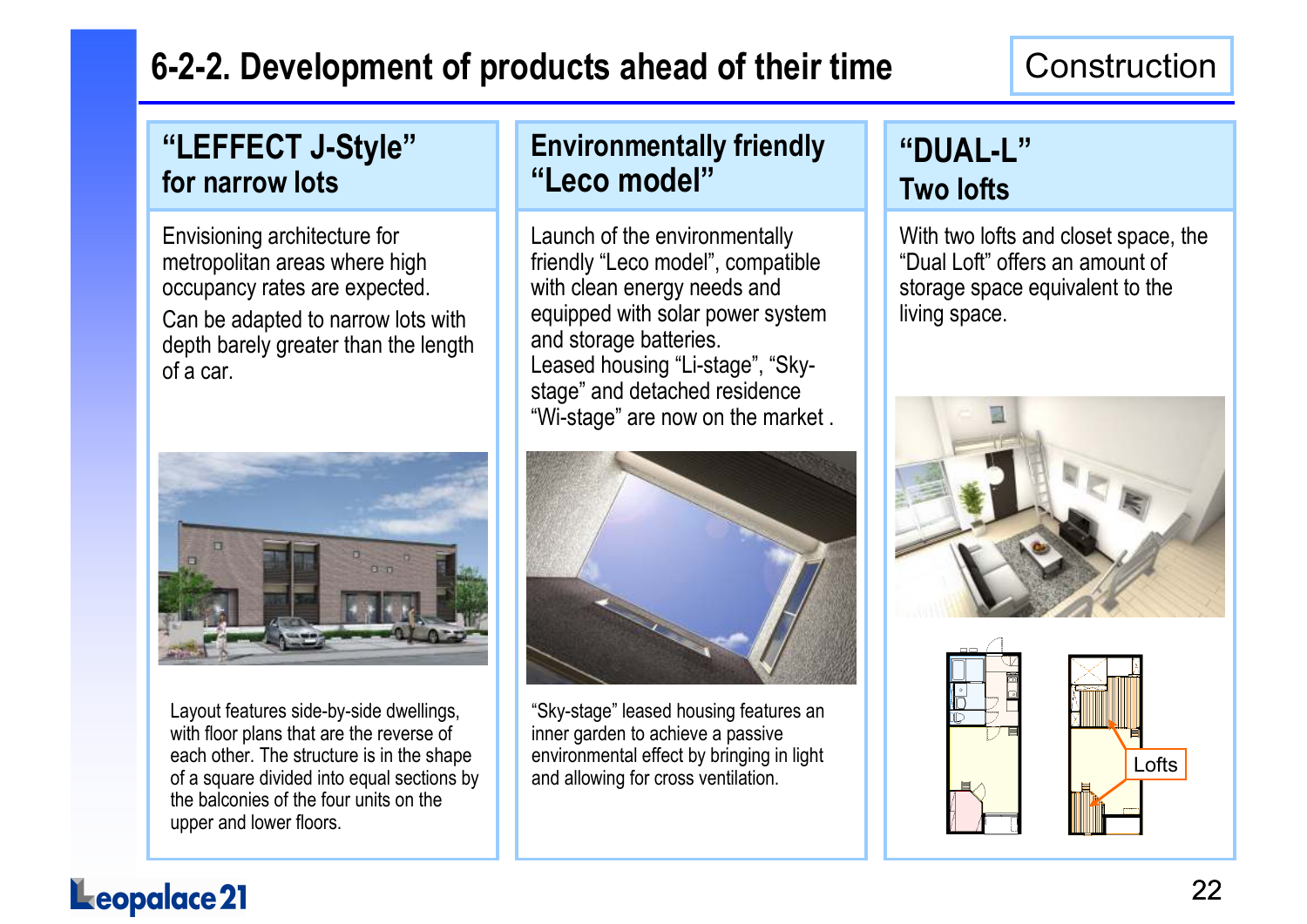## **6-2-3. Building high-quality apartments**

## **Construction**

#### **Earthquake Resistance**

 • None of Leopalace21's apartments collapsed in the Great East Japan Earthquake

 Leopalace21 apartments are designed with the equivalent of Level 2 Earthquake Resistance (1.25 times the strength required under the Building Standards Act), and not one building collapsed during the Great East Japan Earthquake.

## **Sound insulation**

 • Sound insulating wall structure Installation of sound insulating walls to increase sound transmission loss difference (TLD). (New DUAL-L products)

• Vibration control braces By utilizing vibration control braces, buildings are reinforced to the equivalent of Earthquake Resistance Level 3





## **Self-cleaning siding**

 By utilizing siding with a self-cleaning function, dirt on the walls is washed away naturally by drops of rain, etc.



#### **Housing model performance accreditation Acquired "Level 2 for Measures Against Deterioration"**

The "level of measures against deterioration" looks at the materials used in a building's structural framework, such as pillars, beams, and walls, to evaluate measures taken to reduce deterioration. Level 2 indicates measures have been taken to extend the life of a building to about 50-60 years.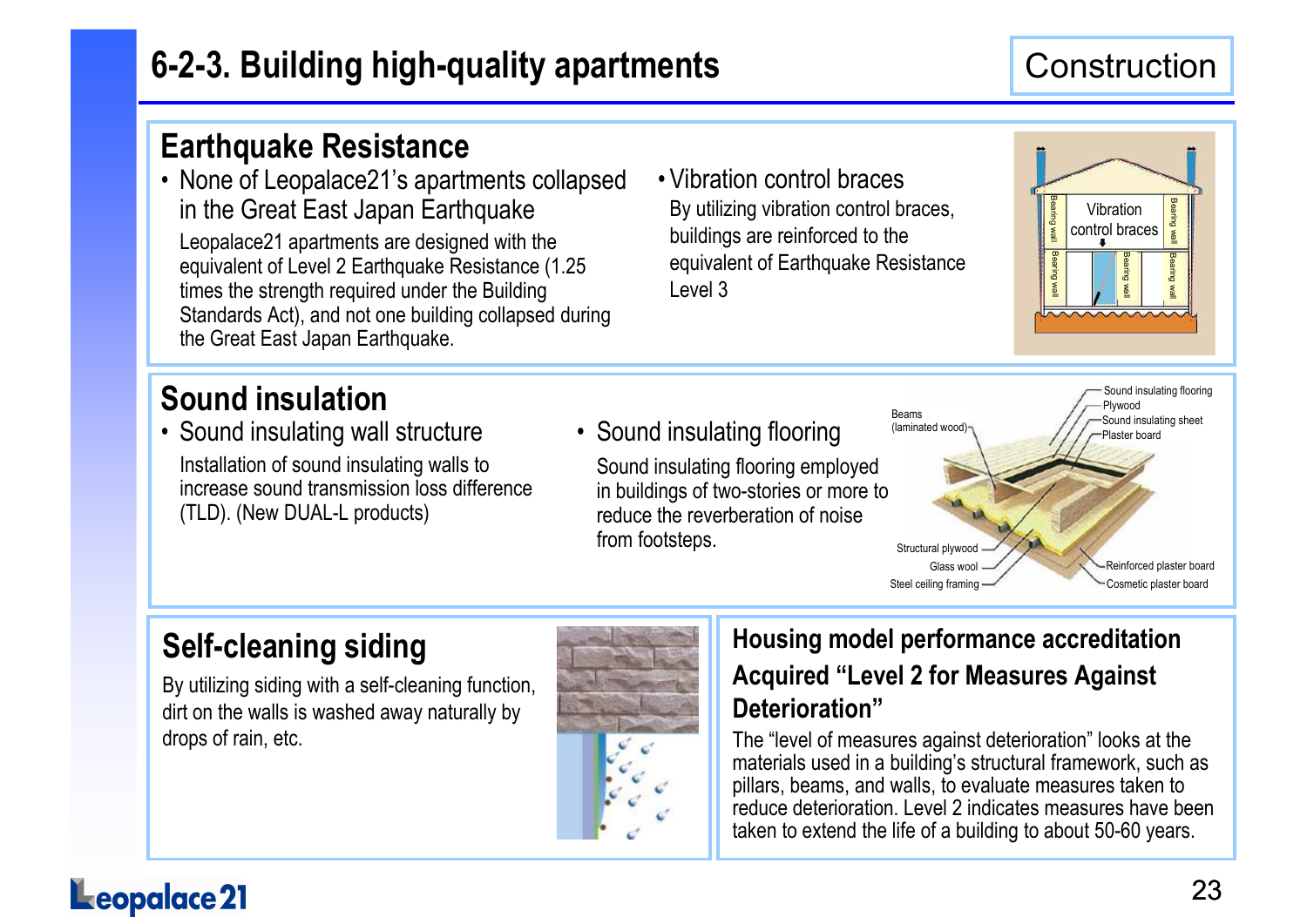## **6-2-4. Rebuilding**





#### **Sample rebuilding plan**

Provide separate locations for toilet, sink, and indoor washing machine; increase the size of the kitchen; security system specifications; interbalcony sound insulating flooring specifications

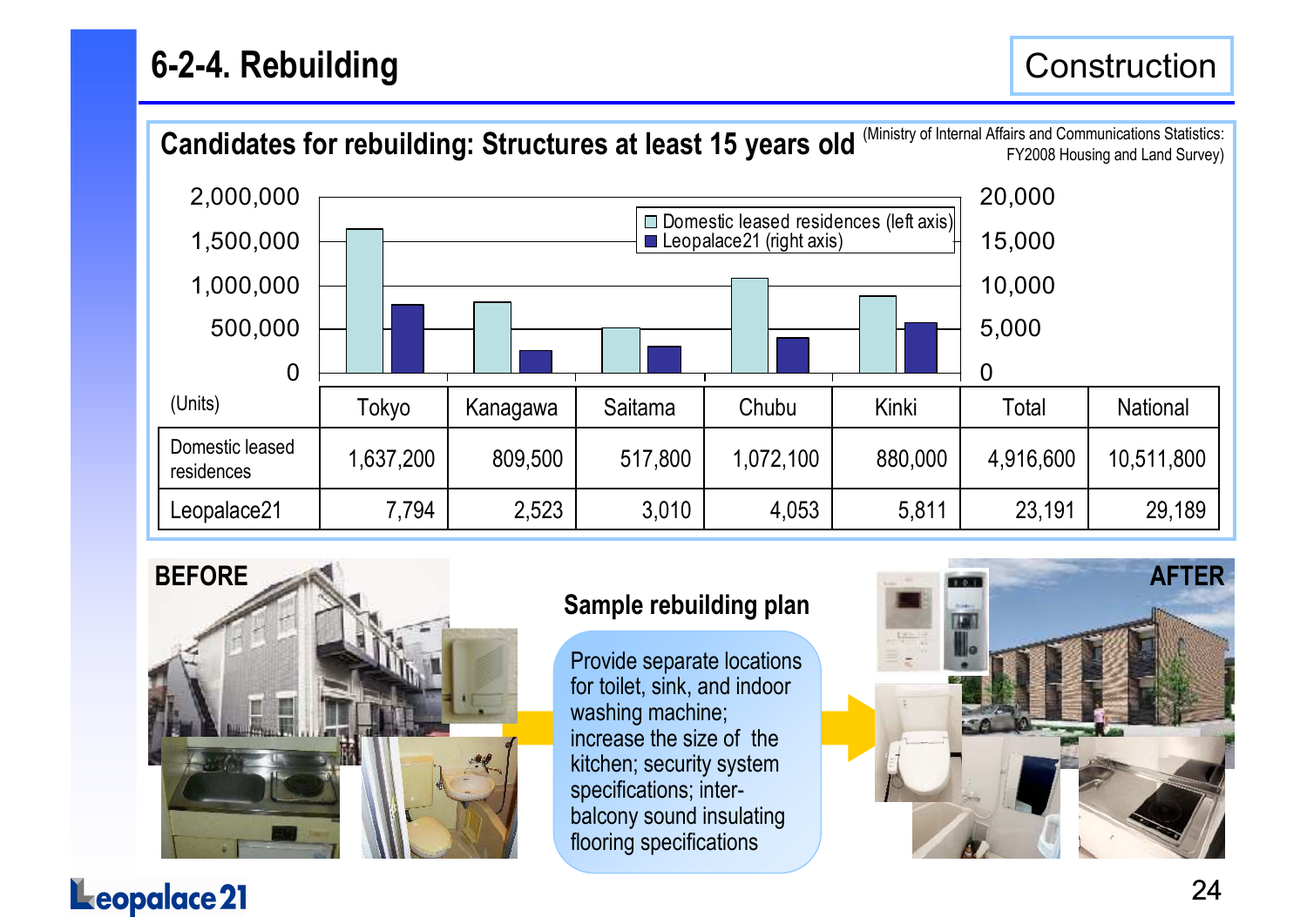## **6-2-5. Subcontracting for business-use buildings**

#### **Elderly care facilities**



- • Subcontracting of construction from landowner, introduction of nursing care business operator
- • Leveraging the know-how of the "Azumi-en" elderly care business, which operates 58 facilities
- • Construction completed in February 2012 of the first facility, located in Setagaya Ward, Tokyo (a nursing home which charges users for its services)

#### **Offices and commercial facilities**



- • Introduction of landowners to business operators seeking locations for chain restaurants, convenience stores, pharmacies,etc.
- • Leverage the network of 47,000 corporate customers who have transactions with our Leasing Business
- • Propose combined commercial/leased apartment complexes where stores/offices occupy the first and second stories, while the upper floors are leased apartments.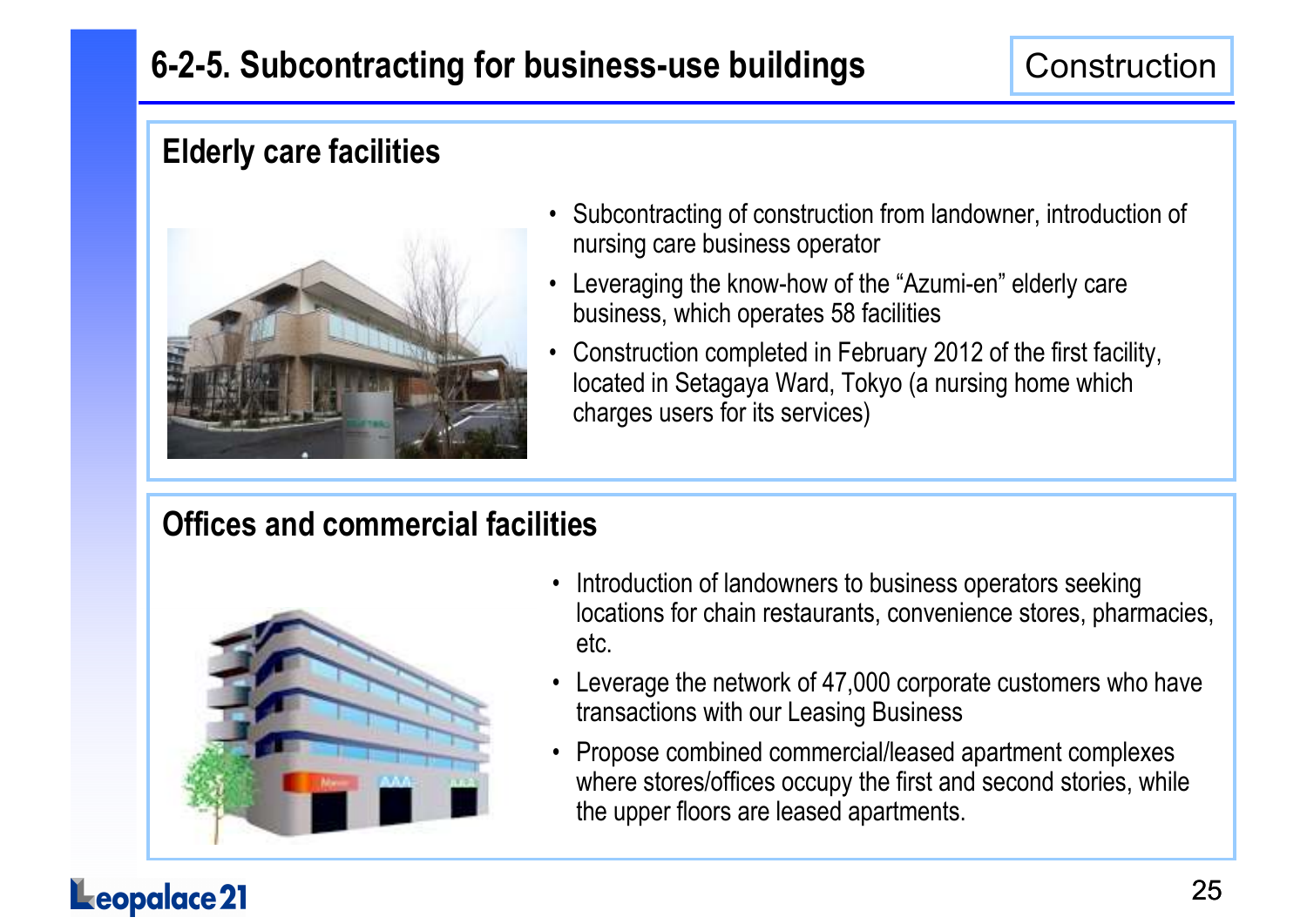## **6-3-1. Measures to enhance property value (Solar power systems)**

### **Solar power systems**

#### **Cumulative number of buildings where installed and the installation rate**



**Net sales** 

**(Installation in existing properties only)** 

- Full-scale implementation as of FY 2012, installed in 3,814 buildings during the year.
- Plan for installation in a cumulative total of 7,000 buildings (installation rate of 30%) by FY 2015/3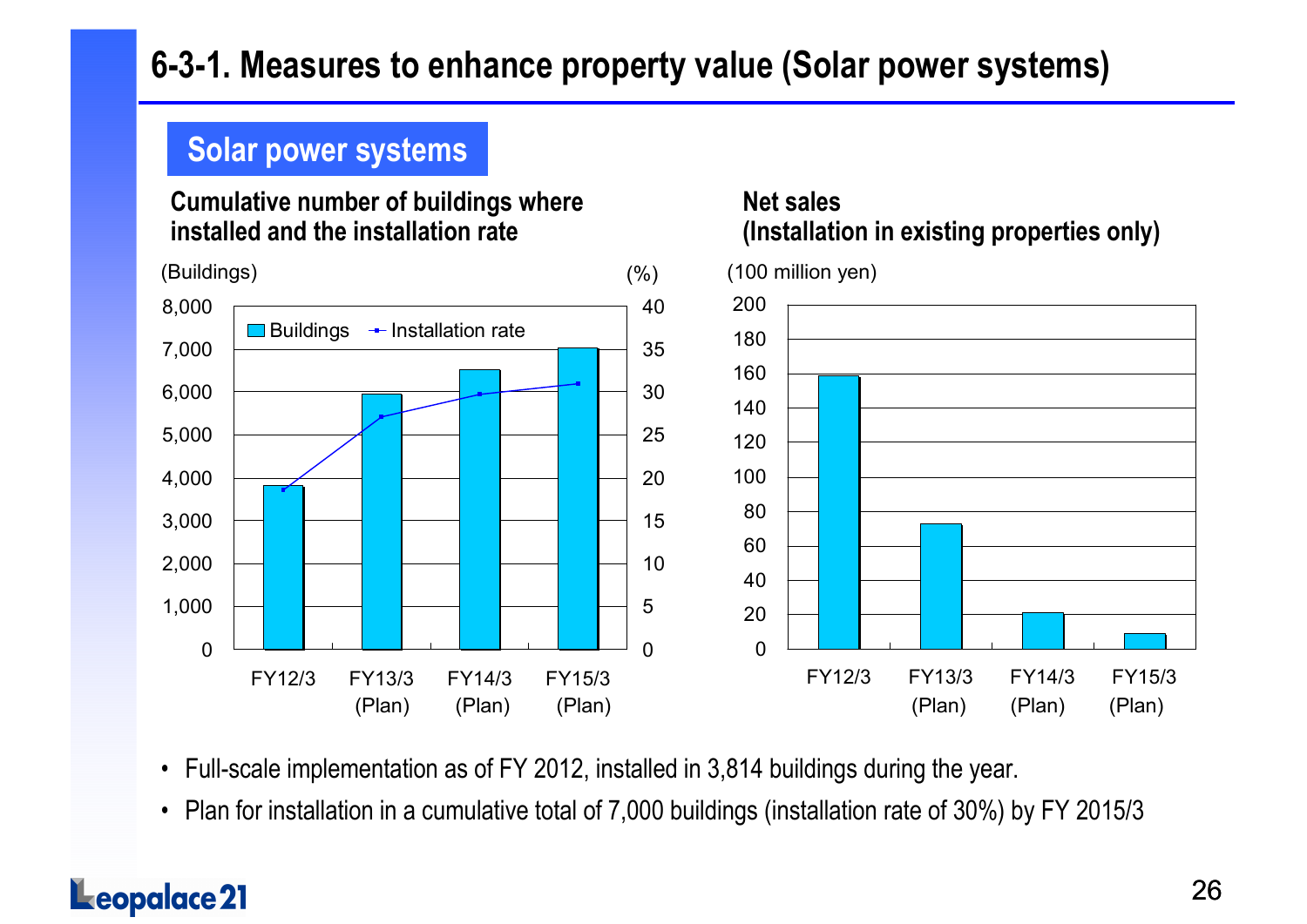## **6-3-2. Measures to enhance property value (Security systems)**

### **Security systems**

#### **Cumulative number of units where installed and the installation rate**



**Net sales** 

**(Installation in existing properties only)** 

- • Implementation began in FY 2012/3, and despite delayed launch due to the effects of the Great East Japan Earthquake, achieved installation in 60,000 units (installation rate of 10.9%).
- Plan for cumulative total of 190,000 units (installation rate 35%) by FY 2015/3
- Aim to make security systems standard equipment for all properties in the future.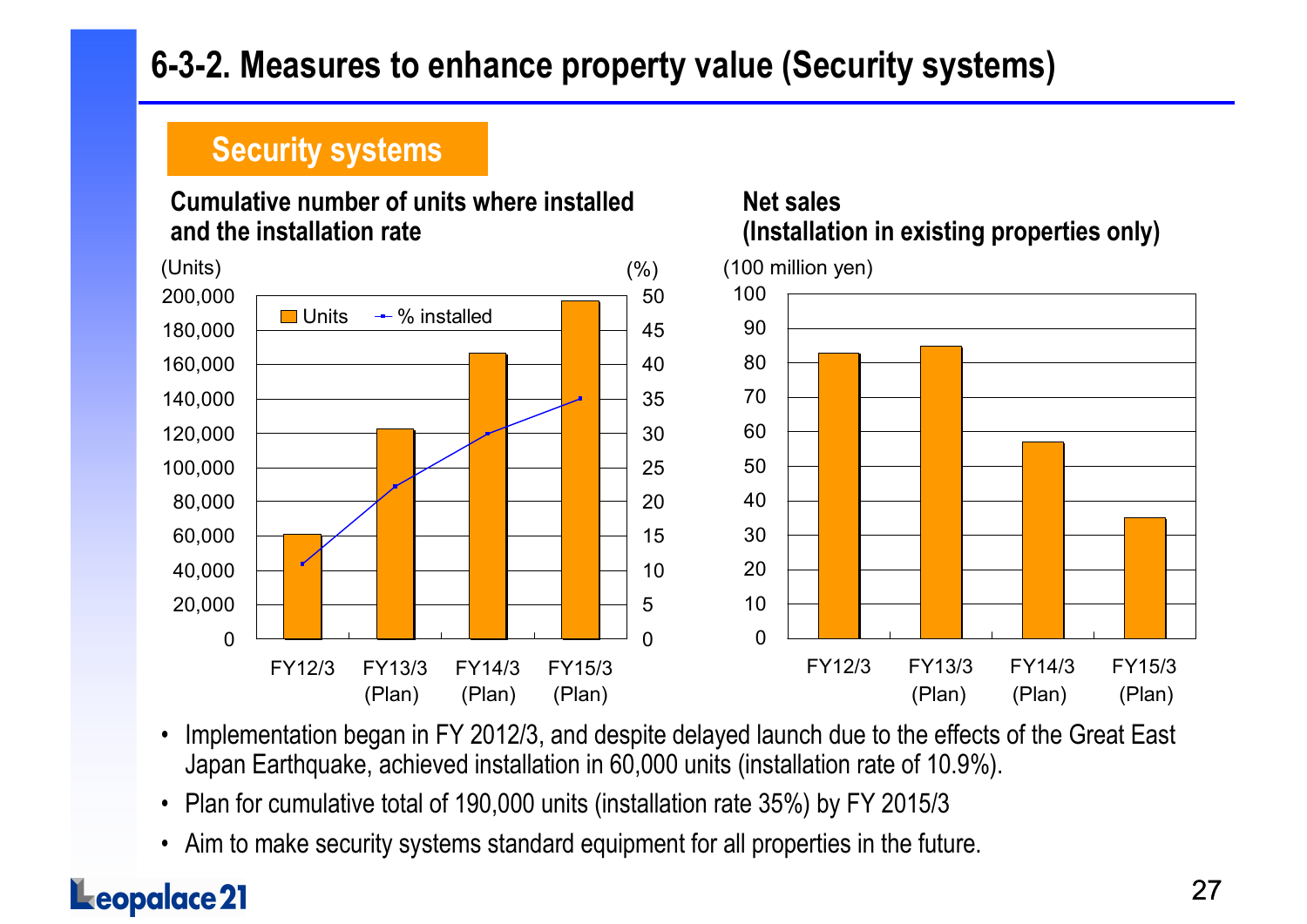## **6-4-1. Hotels & Resort**

|                   |                                            | FY 2012/3     | FY 2013/3   | FY 2014/3      | FY 2015/3   |
|-------------------|--------------------------------------------|---------------|-------------|----------------|-------------|
|                   | (100 million yen)                          | <b>Actual</b> | <b>Plan</b> | <b>Plan</b>    | <b>Plan</b> |
|                   | <b>Sales</b>                               | 62            | 66          | 67             | 68          |
| <b>Resort</b>     | <b>Operating profit</b>                    | (16)          | (10)        | (7)            | (6)         |
|                   |                                            |               |             |                |             |
|                   | <b>Sales</b>                               | 22            | 23          | 23             | 23          |
| <b>Domestic</b>   | <b>Operating profit</b>                    | (0.3)         | (0.4)       | (0.1)          | 0.2         |
| <b>Hotels</b>     | <b>Depreciation and amortization</b>       | 5.2           | 4.3         | 3.7            | 3.3         |
|                   | <b>Occupancy rate</b>                      | 72.5%         | 73.8%       | 74.1%          | 74.6%       |
|                   | (Million dollars)                          |               |             |                |             |
|                   | <b>Sales</b>                               | 57            | 63          | 66             | 66          |
|                   | <b>Operating profit</b>                    | (8)           | (1)         | $\overline{2}$ | 3           |
| eopalace.<br>Guam | <b>Depreciation and amortization</b>       | 15            | 15          | 13             | 12          |
|                   | <b>Occupancy rate (Leopalace Resort)</b>   | 52.8%         | 70.1%       | 73.7%          | 73.7%       |
|                   | <b>Occupancy rate (Westin Resort Guam)</b> | 74.2%         | 74.0%       | 74.5%          | 74.8%       |
|                   |                                            |               |             |                |             |

Operation of 8 domestic hotels (Asahikawa, Sapporo, Sendai, Niigata, Nagoya, Yokkaichi, Okayama, Hakata)

Operation of resortfacilities in Guam





RS.

**Domestic**

**Leopalace**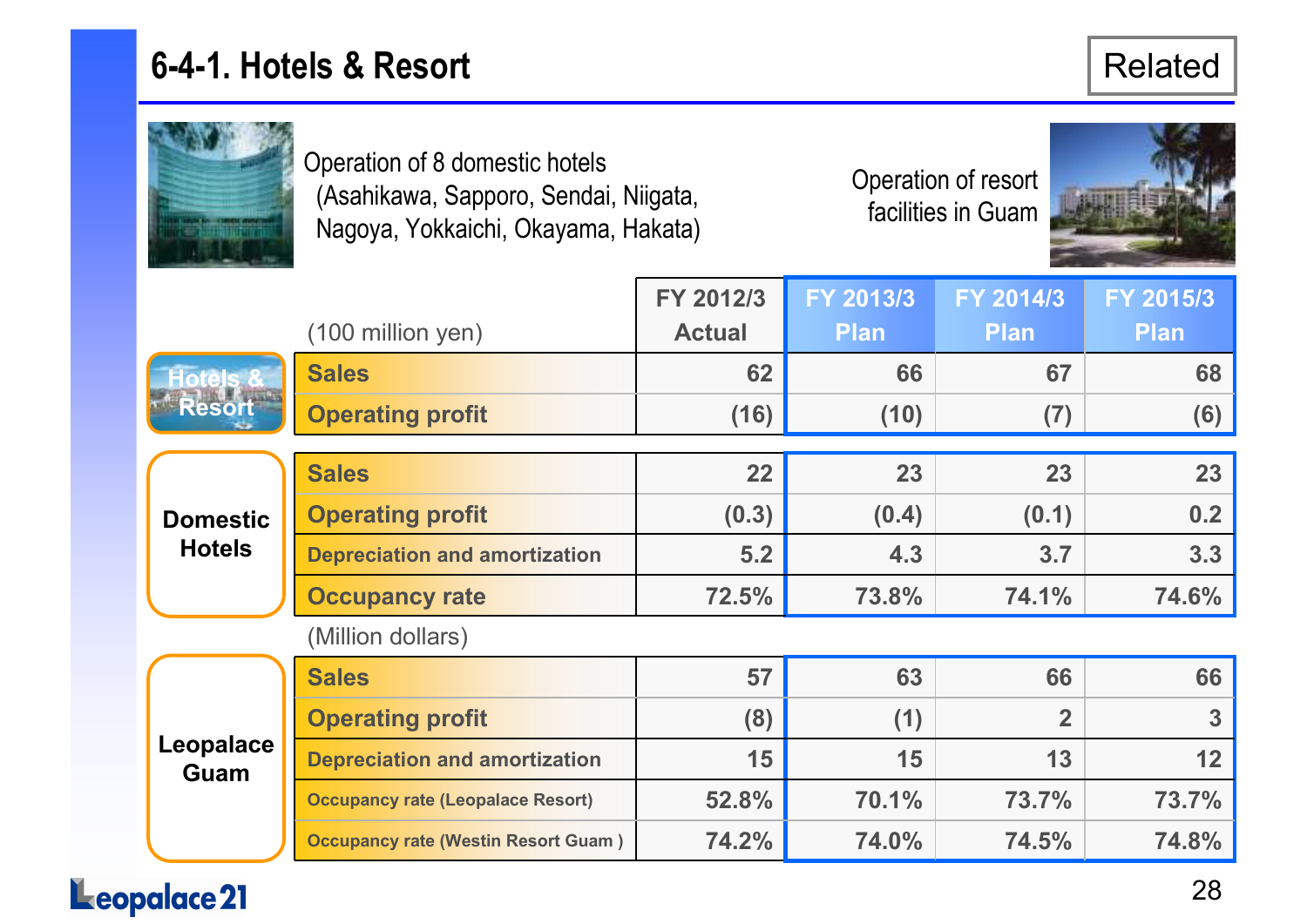## **6-4-2. Elderly Care**

Operation of 58 "Azumi-en" facilities in Tokyo and 6 prefectures

|                     |                                                            | FY 2012/3     | FY 2013/3   | FY 2014/3   | FY 2015/3   |
|---------------------|------------------------------------------------------------|---------------|-------------|-------------|-------------|
|                     | $(100 \text{ million yen})$                                | <b>Actual</b> | <b>Plan</b> | <b>Plan</b> | <b>Plan</b> |
| <b>Elderly Care</b> | <b>Sales</b>                                               | 88            | 91          | 94          | 96          |
|                     | <b>Operating profit</b>                                    | (8)           | (8)         | (7)         | (6)         |
|                     | <b>Occupancy rate</b><br>(day-service)                     | 62.7%         | 66.2%       | 68.4%       | 70.2%       |
|                     | <b>Occupancy rate</b><br>(short-stay)                      | 96.6%         | 96.7%       | 96.7%       | 96.7%       |
|                     | <b>Occupancy rate</b><br>(private residential homes, etc.) | 76.4%         | 84.7%       | 89.1%       | 91.9%       |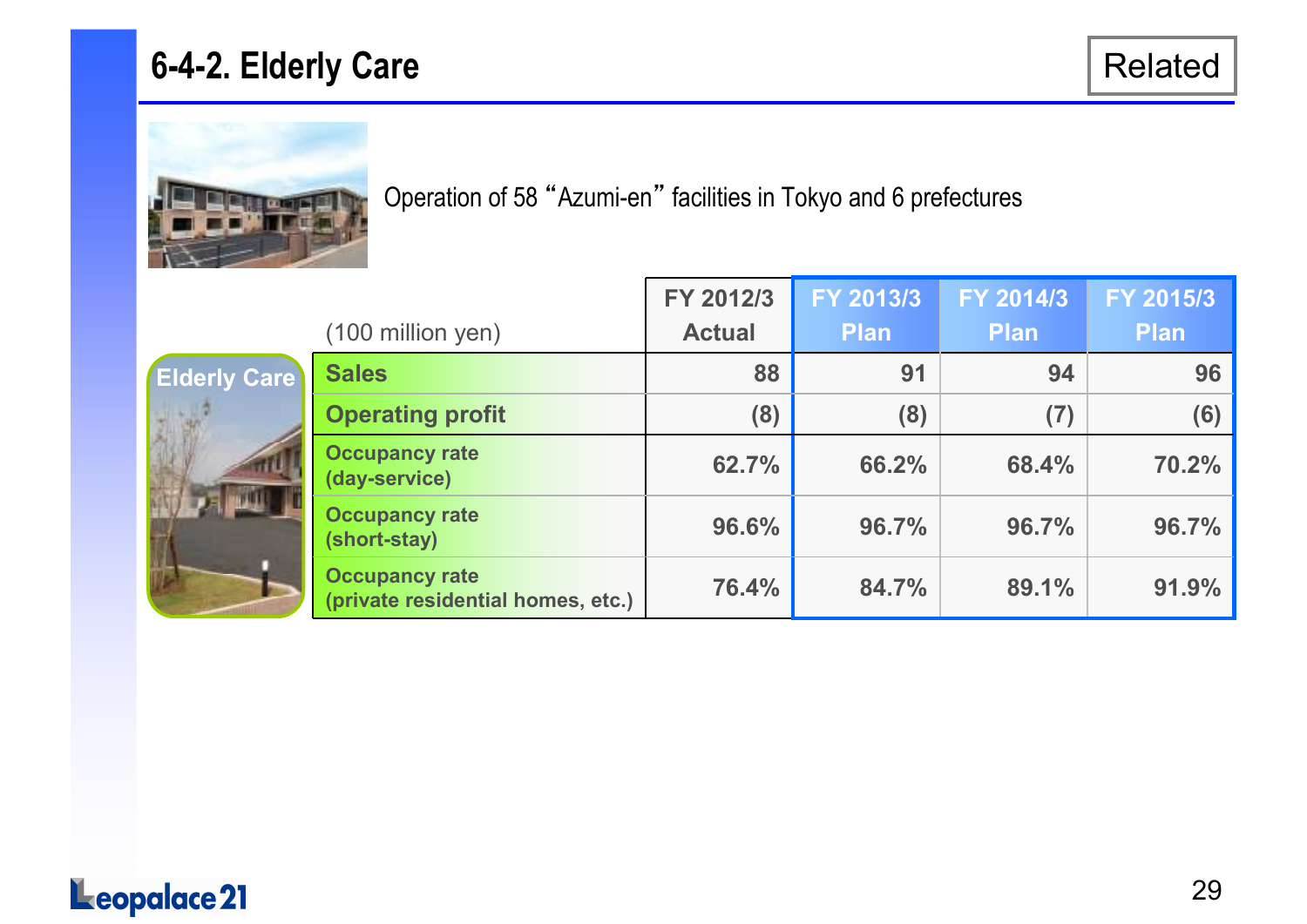## **6-5. Group companies**

**Group** 

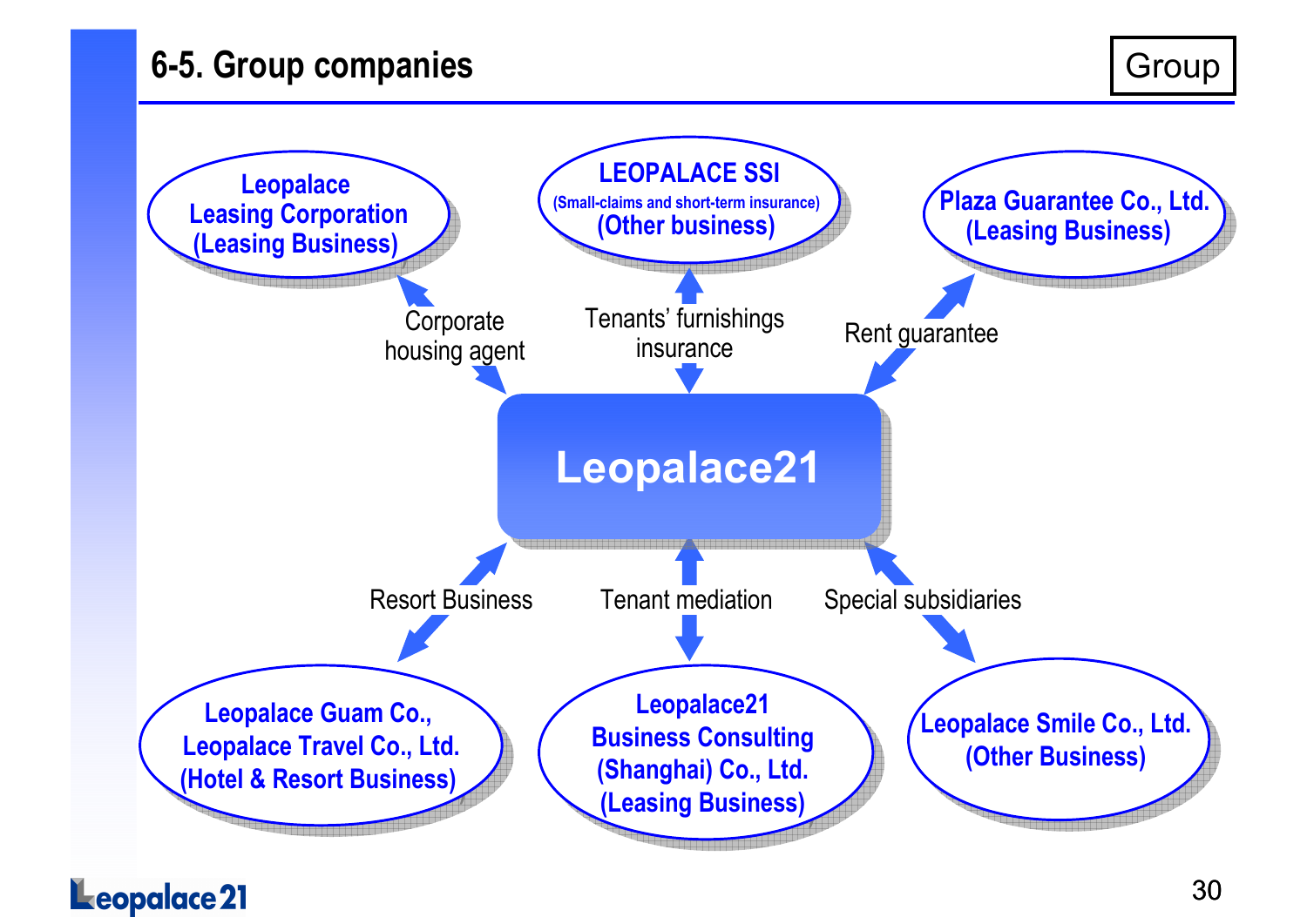## Leopalace leasing

・Operations:Corporate housing agent (included in Leasing segment)



#### Leopalace 21

**Group**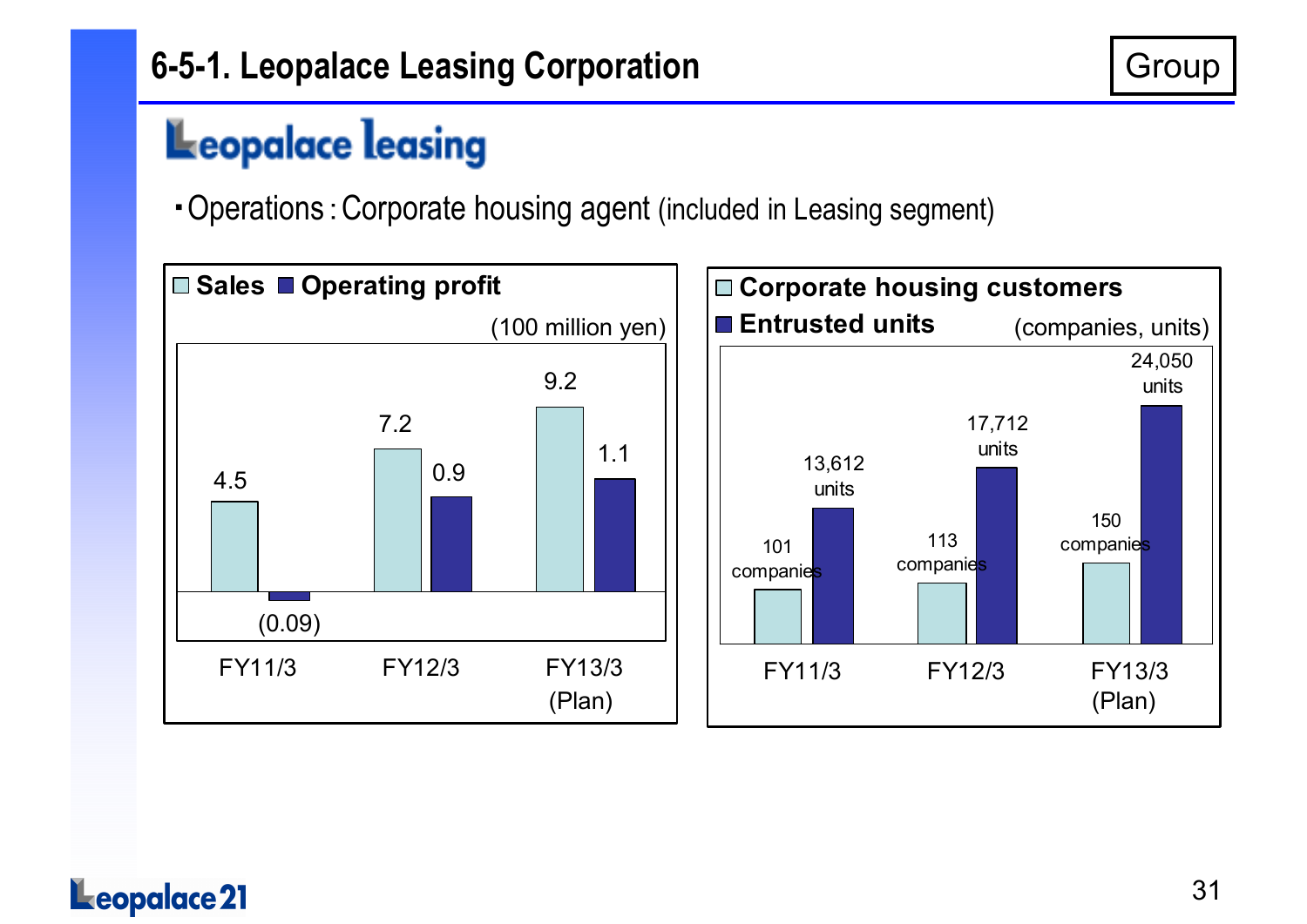## **PLAZA** Guarantee

・Operations:Rent guarantee (included in Leasing segment)



\*Rent guarantee operations started in FY12/3\*Guarantees on leasing contracts of individuals

#### Leopalace 21

Group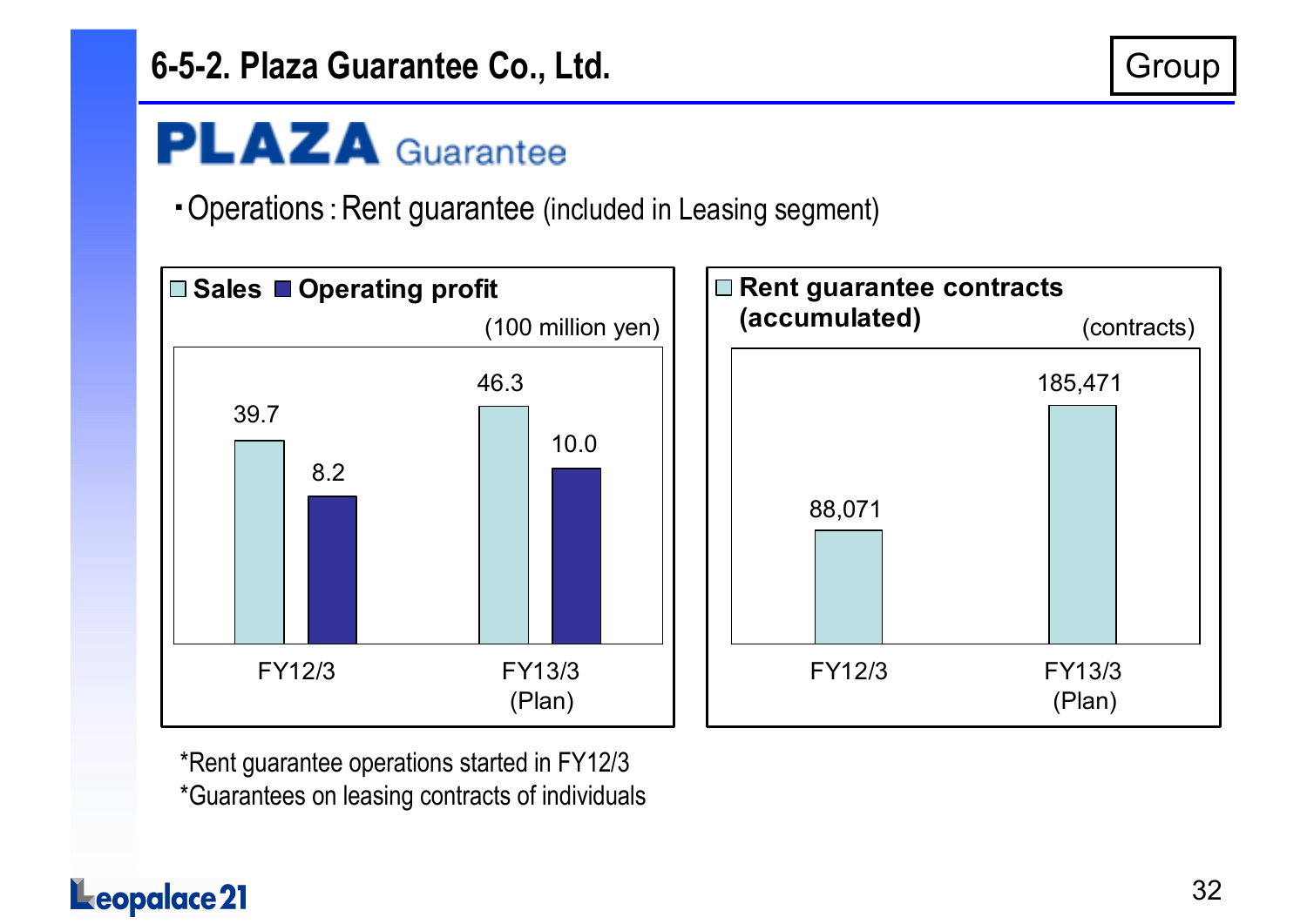

## レオパレス 少額短期保険株式会社

・Operations:Tenants' furnishing insurance (included in Others segment)

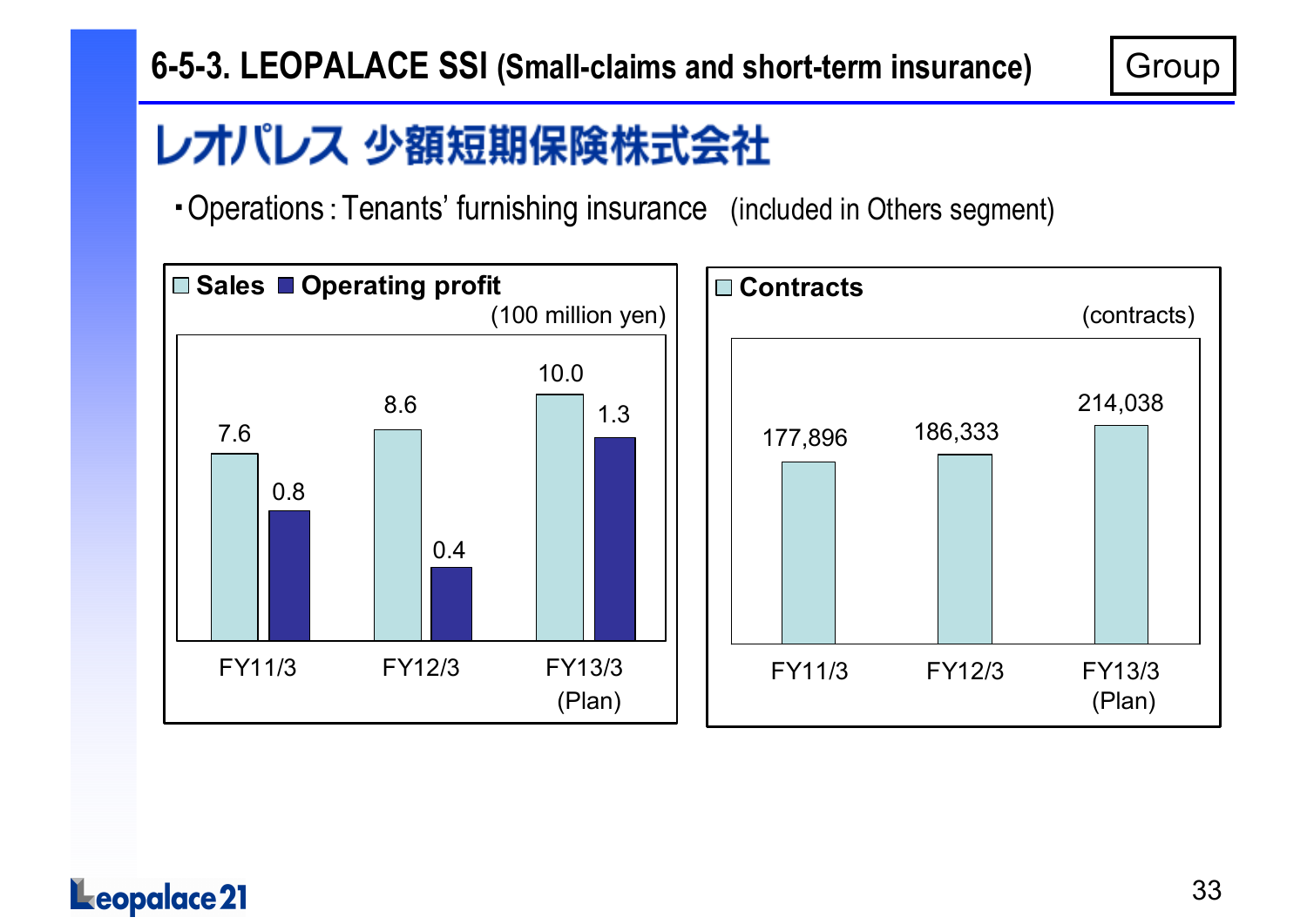## **6-6. New businesses "Future Project"**

In April 2012, the General Planning Headquarters was newly established to enhance the planning function, and the business planning department was launched as the new business proposals section.

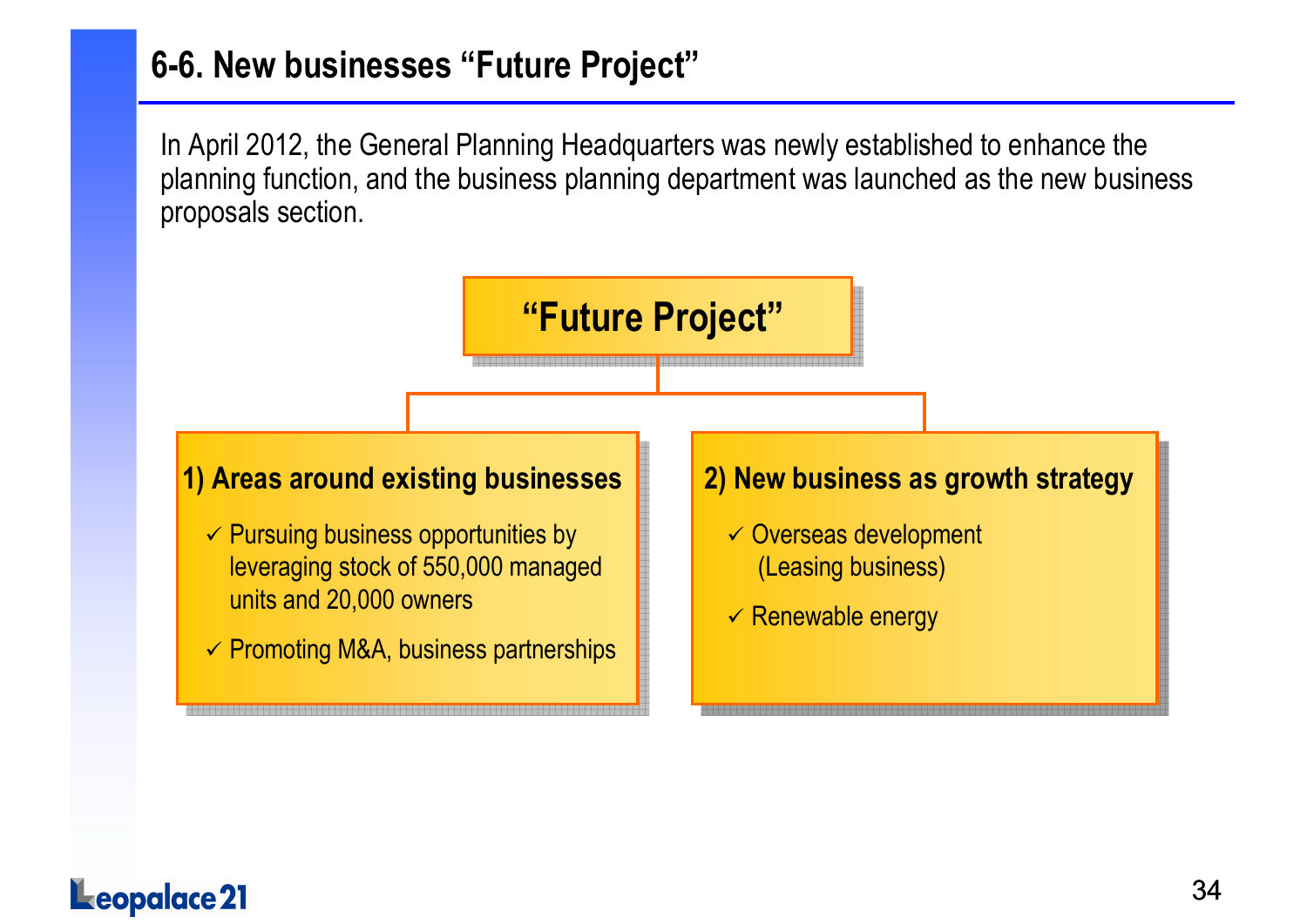## **Financial Strategies**

- Cash flow
- Capital strategy
- Capital investment, etc.
- Dividend policy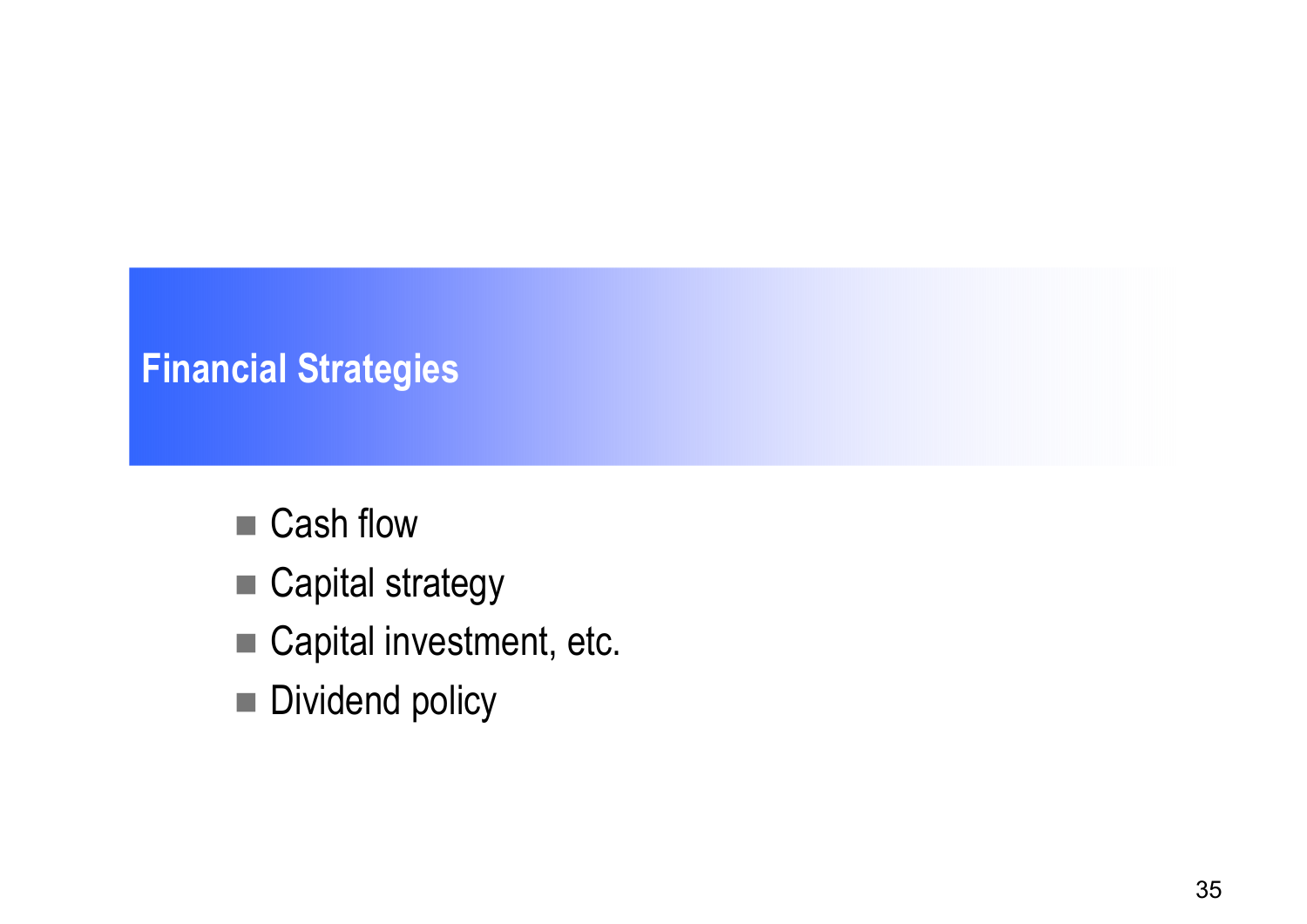## **7-1. Cash flow**

#### **Cash flow from operating activities**



- Aiming for "a return to 'motazaru-keiei' (non-ownership management)," promoting management with an emphasis on cash flow
- $\bullet$ Goal is to return to profitability in operating cash flow by FY 2013/3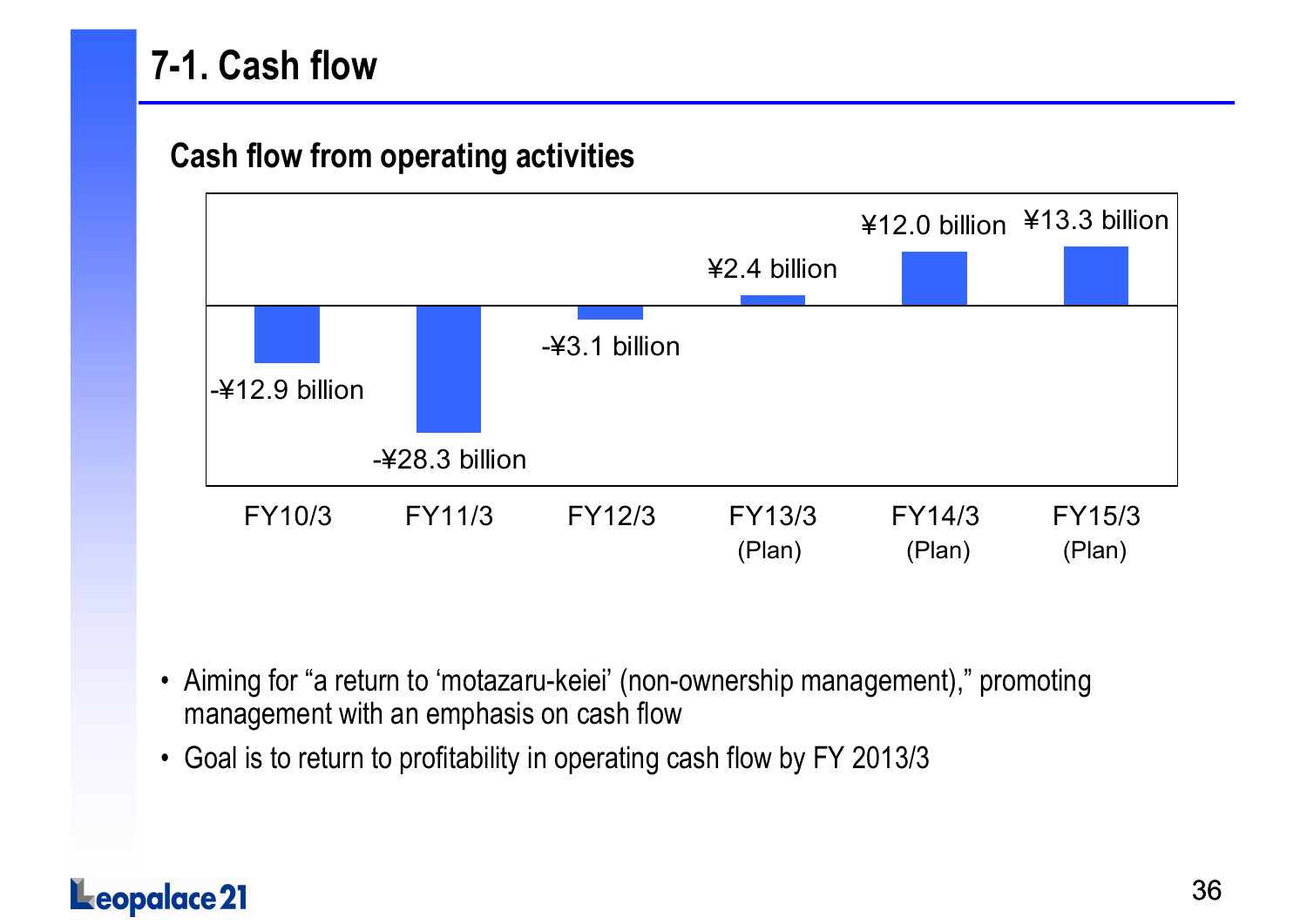## **7-2. Capital strategy**

#### **Issuance of 1st to 3rd series of stock acquisition rights through third party allotment**

On February 27, 2012, issuance of 1st to 3rd series of stock acquisition rights (with option to reset strike price) through third-party allotment was completed (Target Issue Program "TIP"\* subject to Issuer's approval for exercise).

|                      | $1$ st        | 2 <sub>nd</sub> | 3 <sub>rd</sub> | Total         |
|----------------------|---------------|-----------------|-----------------|---------------|
| <b>SARs issued</b>   | 14 million    | 14 million      | 14 million      | 42 million    |
| Total issue price    | ¥3.09 million | ¥2.99 million   | ¥2.89 million   | ¥8.98 million |
| Strike price         | ¥250          | ¥300            | ¥350            |               |
| Funds to be raised   | ¥3.5 billion  | ¥4.2 billion    | ¥4.9 billion    | ¥12.6 billion |
| Exercise period      | 3 years       | 3 years         | 3 years         | 3 years       |
| <b>Dilution rate</b> | 7.98%         | 7.98%           | 7.98%           | 23.94%        |

Outline of stock acquisition rights (SAR)

- \* Target Issue Program "TIP" subject to Issuer's approval for exercise. The Company can set three different strike prices, and issue new shares by stages in accordance with the increase of the Company's share price. The share acquisition rights may not be exercised without the approval of the Company.
- \* Option to reset strike price: The strike price may be reset by resolution of the Board of Directors of the Company. (The price is reset to 92% of the closing price of the previous business day, with a minimum strike price of JPY 150.)
- \* Allottee: Deutsch Bank AG, London Branch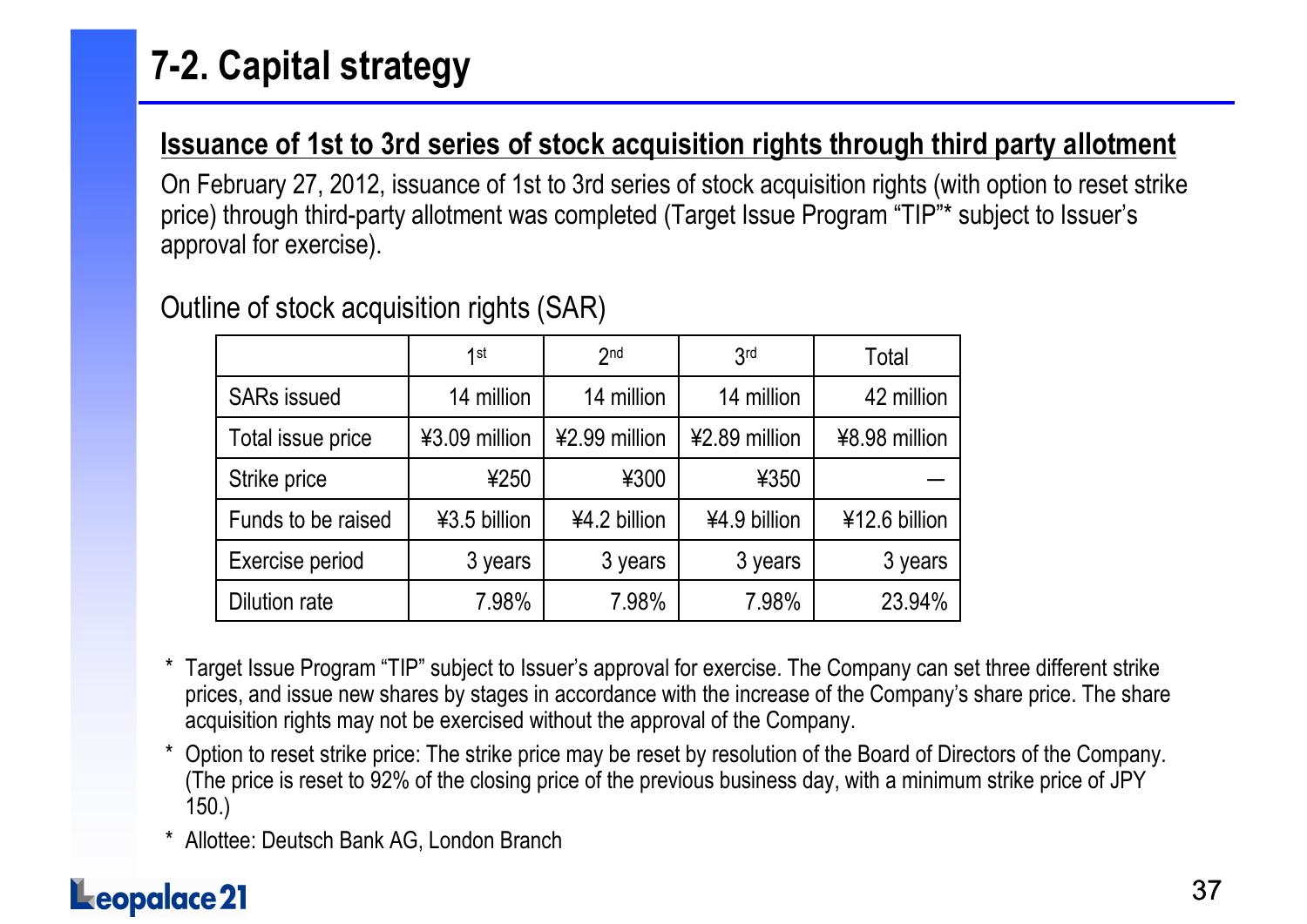## **7-3. Capital investment, etc.**

- Continuation of the basic policy of "Non-ownership management"
- Funds (¥12.6 billion) procured through the issuance of stock acquisitionrights through a third party allotment will be invested for the following purposes:
	- (1) **Expenses for the development of IT system**: ¥5.0 billion
	- (2) **Measures to improve earnings in the Leasing Business**: ¥5.0 billion
		- Office development, advertising, sales promotion investments, etc.
		- M&As to enhance ability to attract customers, product planning, and construction
	- (3) **Investment in leasing properties owned by the Company**: ¥2.6 billion
		- Measures to increase the value of aging buildings owned by the Company
		- Rebuilding, renovation, installation of solar power systems and apartment security systems, etc.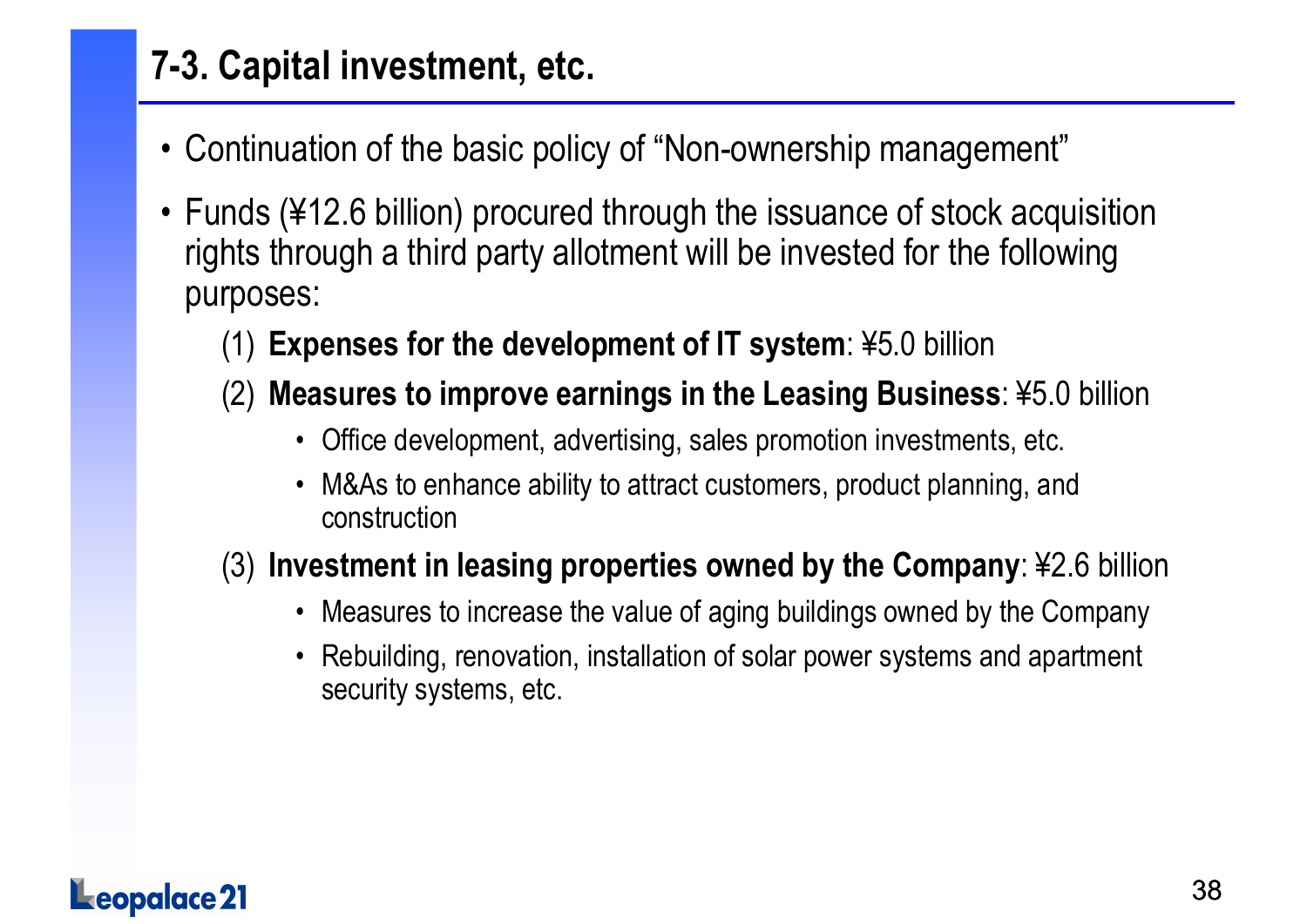## **7-4. Dividend Policy**

- We recognize that returning profit to shareholders is a vital management task.
- At the same time, we position as a priority task the establishment of a stable earnings framework as necessary to restore the currently negative retained earnings.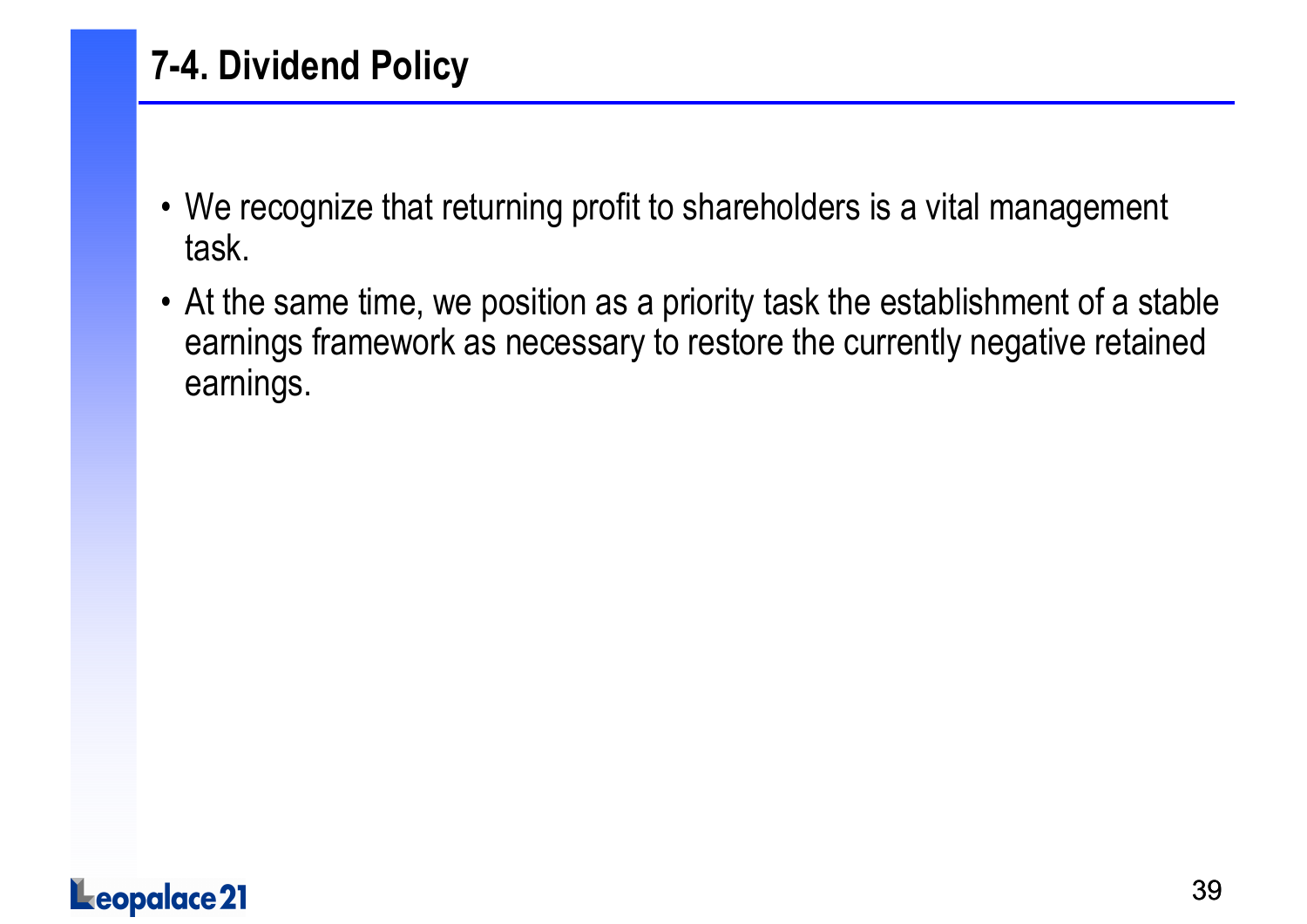## **Governance, CSR**

- Governance
- CSR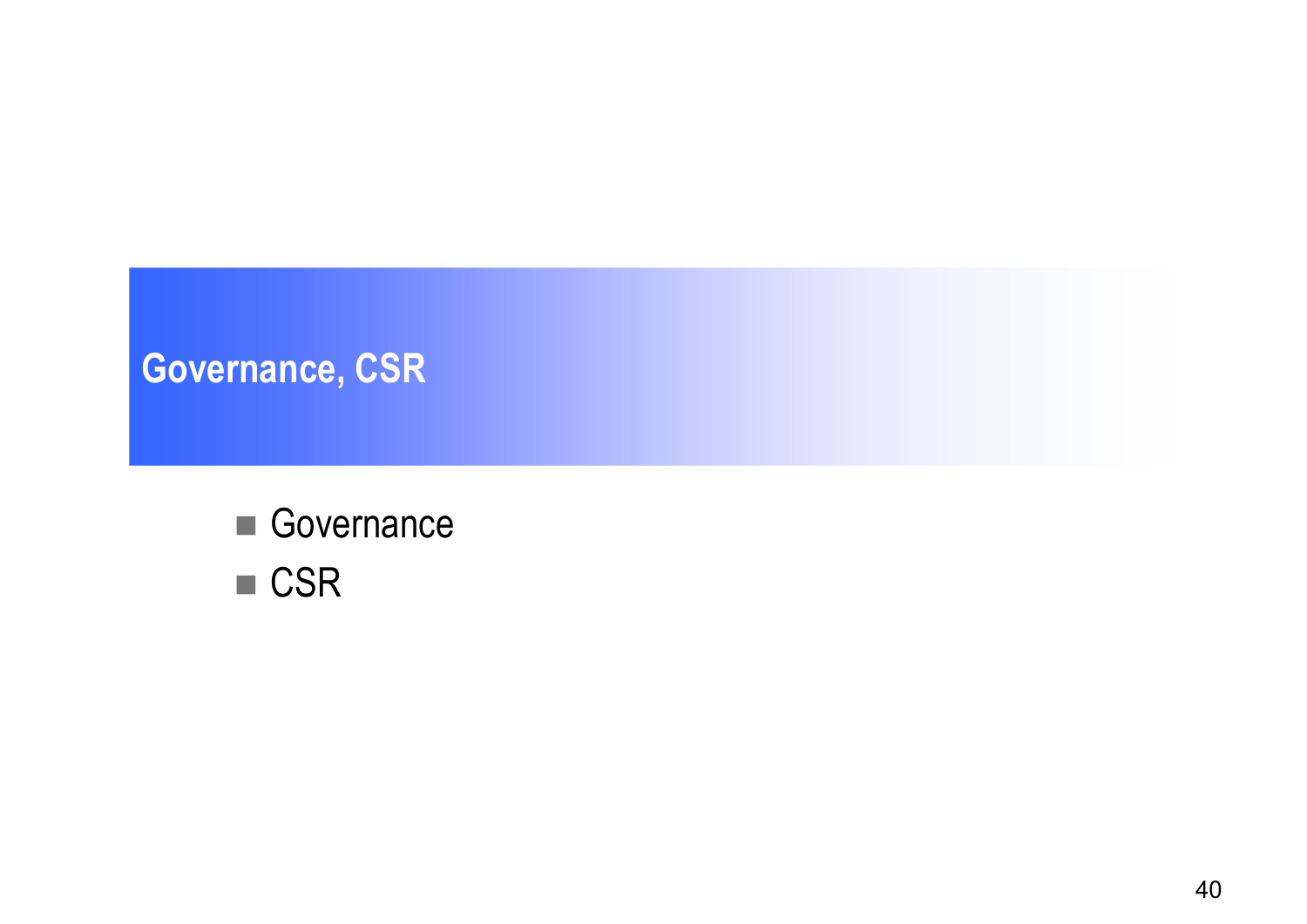## **8-1. Governance system**